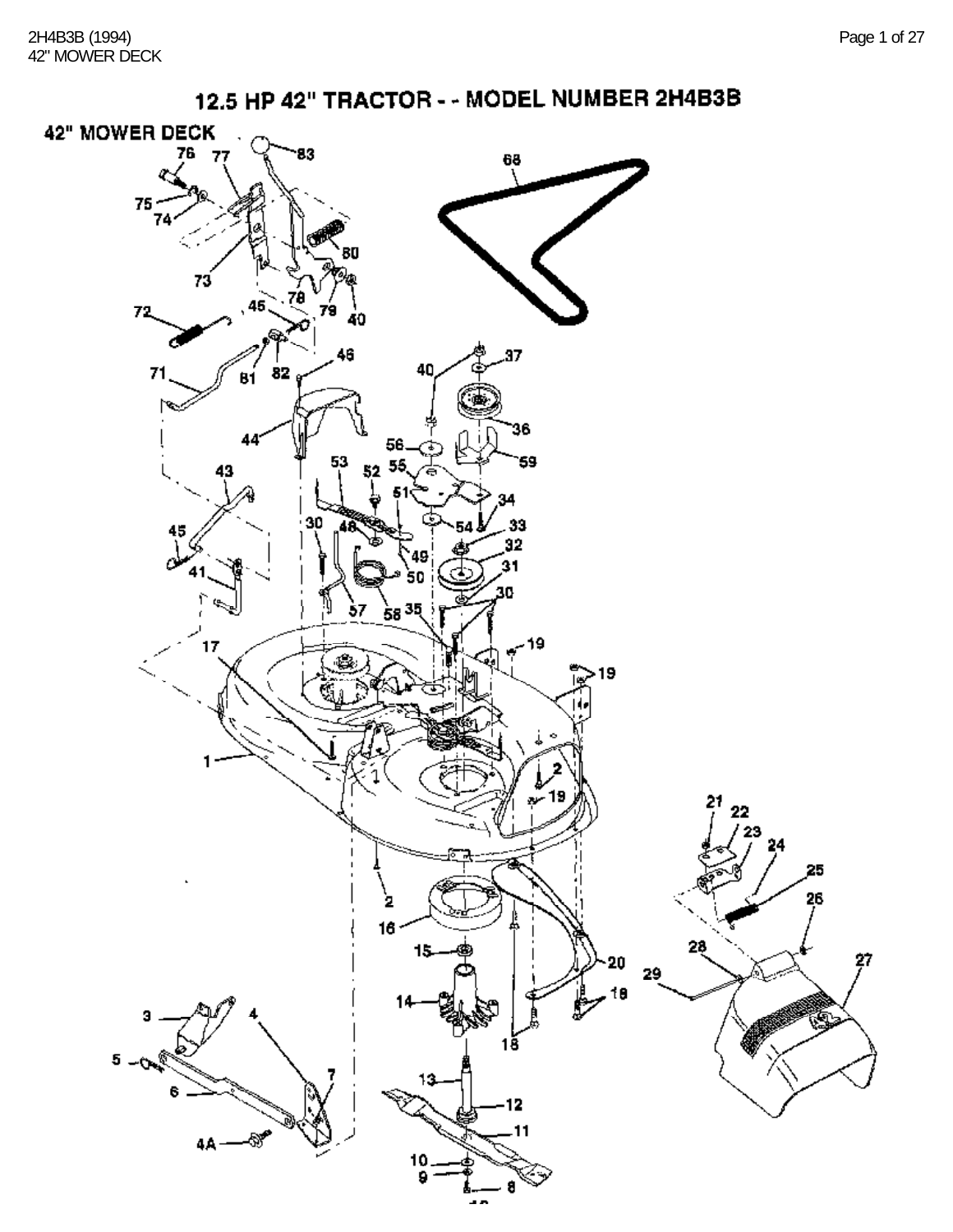| Ref # Part Number | Qty Description          |
|-------------------|--------------------------|
| 1 140081          | SUB= 144393              |
|                   |                          |
| 2 72140506        | <b>BOLT</b>              |
| 3 138017          | BRKT ASM SWAY BAR        |
| 4 138440          | <b>BRKT DECK SW BAR</b>  |
| 4A 132827         | <b>BOLT SHD 5/16-18</b>  |
| 5 4939M           | SUB=85902                |
| 6 130832          | SUB= 130833              |
| 7 73800500        | <b>NUT</b>               |
| 8 850857          | <b>BLADE BOLT</b>        |
| 9 10030600        | SUB= 10040600            |
| 10 140296         | WASHER.HARD.BLADE        |
| 11 134149         | "BLADE.42"" MULCHER"     |
| 12 129895         | <b>BEARING.BALL</b>      |
| 13 137645         | SUB= 137646              |
| 14 128774         | <b>HSG ASM MANDREL</b>   |
| 15 110485X        | <b>BEARING</b>           |
|                   |                          |
| 16 136929         | SUB= 140329              |
| 17 72110610       | BOLT RDHD 3/8-16         |
| 18 72140505       | <b>BOLT</b>              |
| 19 73800500       | <b>NUT</b>               |
| 20 136888         | SUB=918136888            |
| 21 73680500       | SUB=73690500             |
| 22 134753         | <b>STIFFENER BRKT</b>    |
| 23 131267         | <b>DEFLECTOR BRKT</b>    |
| 24 105304X        | CAP-SLEEVE LT            |
| 25 123713X        | SPRING TORSION           |
| 26 110452X        | <b>NUT PUSH M</b>        |
| 27 130968         | DEFLECTOR.SHIELD         |
| 28 19111016       | <b>WASHER</b>            |
| 29 131491         | <b>HINGE ROD</b>         |
|                   |                          |
| 30 138776         | SUB= 157722              |
| 31 129963         | <b>WASHER</b>            |
| 32 129861         | SUB= 153535              |
| 33 137266         | SUB= 139729              |
| 34 72110622       | <b>BOLT</b>              |
| 35 133835         | <b>XMAS TREE FASTNER</b> |
| 36 131494         | FLAT IDLER PULLEY        |
| 37 19131316       | <b>WASHER</b>            |
| 40 73800600       | <b>NUT</b>               |
| 41 133551         | PIVOT ROD                |
| 43 140083         | <b>ROD CLUTCH W/NIBS</b> |
| 44 140088         | <b>GUARD MAND LH BLK</b> |
| 45 4497H          | <b>RETAINER M</b>        |
| 46 137729         | SCREW.1/4-20X5/8         |
| 48 133944         | <b>HARD SMALL WASHER</b> |
| 49 133940         | SUB= 151785              |
| 50 131340         | SHOULDER BOLT            |
| 51 69180          | <b>LOCKNUT</b>           |
| 52 139888         | BOLT.SHLD.5/16-18        |
|                   |                          |
| 53 131845         | <b>BRAKE PAD ARM ASM</b> |
| 54 133943         | <b>HARDENED WASHER</b>   |
| 55 140084         | SUB= 151785              |
| 56 122052X        | <b>SPACER RETAINER</b>   |
| 57 140090         | KEEPER BELT LH 42        |
| 58 140086         | <b>SPRING TORSN BRAK</b> |
| 59 141043         | <b>GUARD IDLER TUV</b>   |
| 68 140067         | <b>BELT-V MWR 82.625</b> |
| 71 142427         | ROD CLUTCH 38/42         |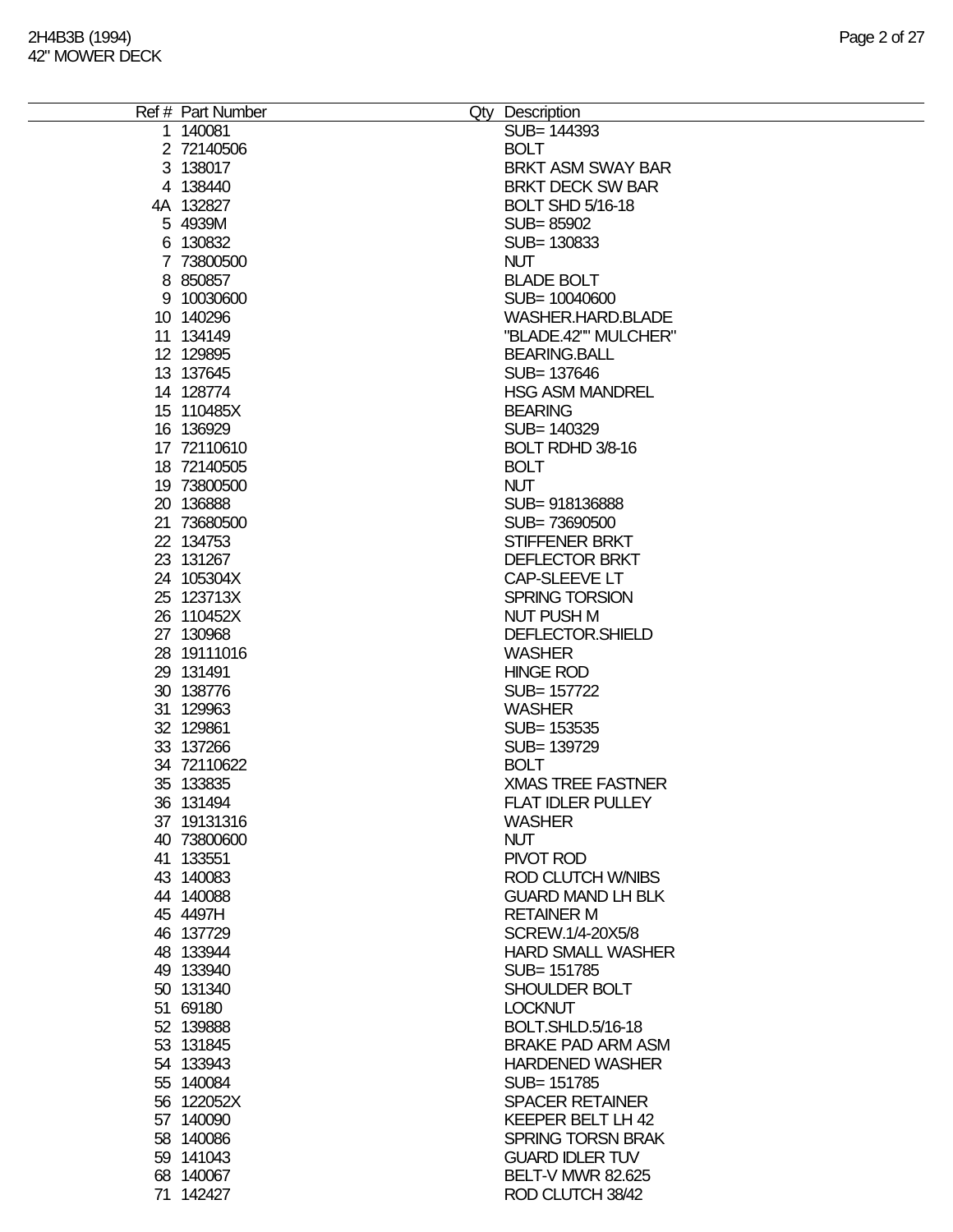|     | Ref # Part Number | Qty | Description              |
|-----|-------------------|-----|--------------------------|
|     | 72 131870         |     | <b>RETURN SPRING</b>     |
|     | 73 127847         |     | <b>CLUTCH ARM SECOND</b> |
|     | 74 121748X        |     | <b>WASHER</b>            |
|     | 75 12000029       |     | <b>RING</b>              |
|     | 76 128903         |     | SHOULDER BOLT            |
| 77. | 127845            |     | <b>SPRING KEEPER</b>     |
|     | 78 140334         |     | SUB= 154810              |
|     | 79 127498         |     | <b>BUSHING</b>           |
| 80  | 128759            |     | SUB= 918128759           |
| 81. | 73350600          |     | <b>NUT</b>               |
|     | 82 133205         |     | <b>TRUNION</b>           |
|     | 83 106932X        |     | KNOB T(3/8 HOLE)         |
|     | 130794            |     | <b>MANDREL ASM</b>       |
|     | 140475            |     | SUB= 145411              |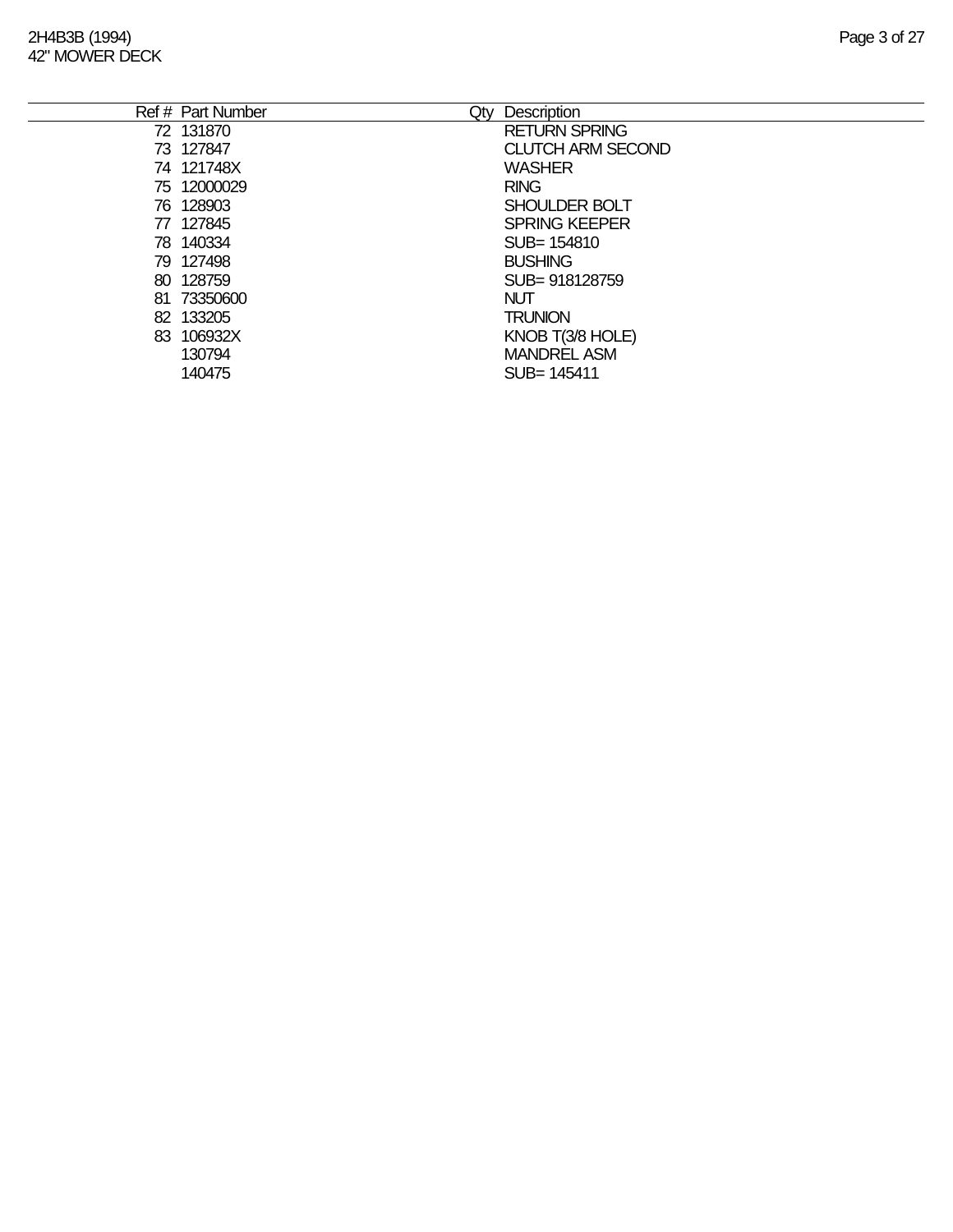### **CHASSIS AND ENCLOSURES**

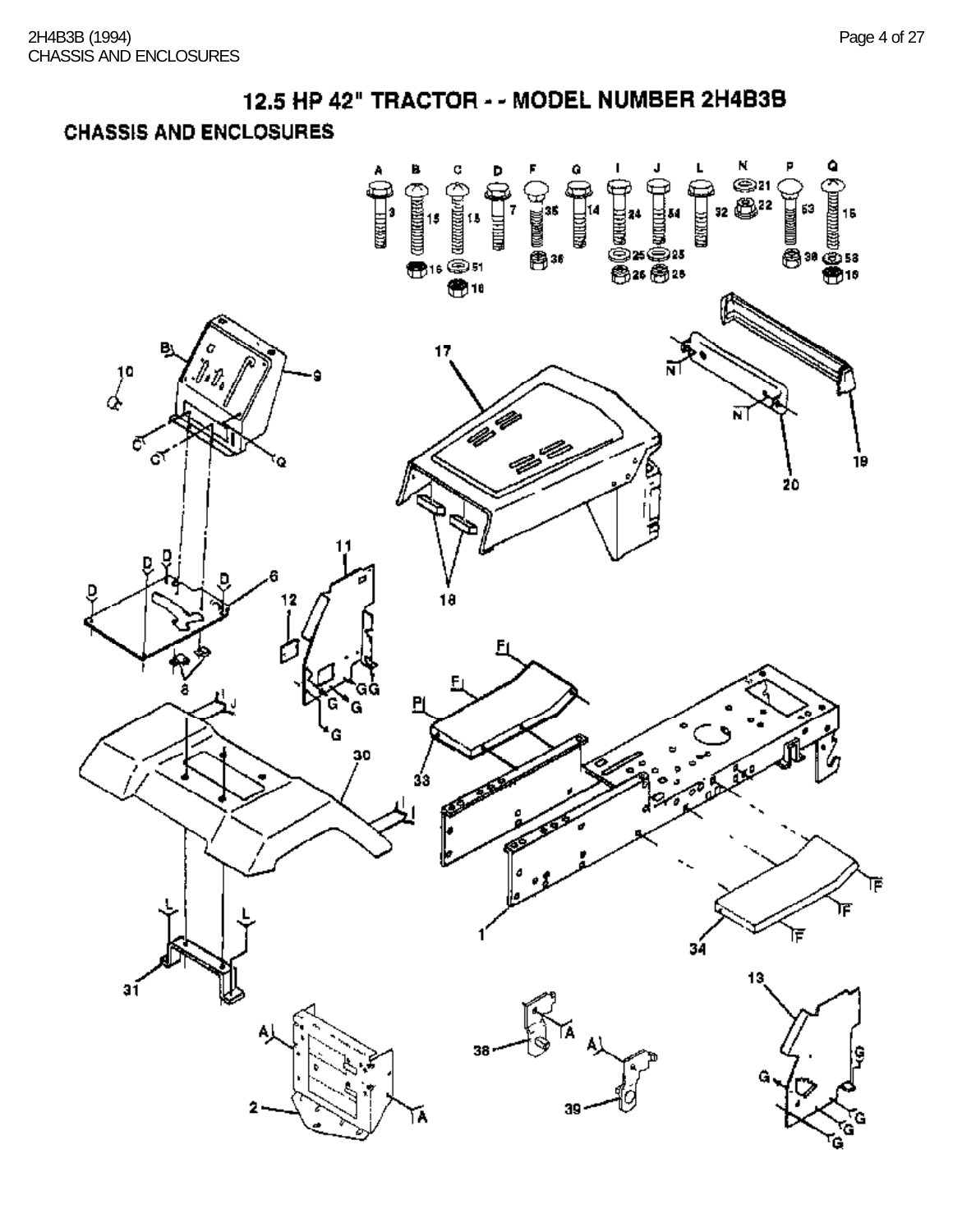| Ref # Part Number | Qty Description        |
|-------------------|------------------------|
| 1 140341          | SUB= 145501            |
| 2 140356          | SUB= 145009            |
| 3 17490612        | <b>SCREW</b>           |
| 6 140290X016      | SUB= 145208X016        |
| 7 17490612        | <b>SCREW</b>           |
| 8 2751R           | <b>CLIP T</b>          |
| 9 140637X011      | <b>DASH SILKSCRN 1</b> |
| 10 5479J          | PLUG BUTTON T          |
| 11 122795X        | PANEL DASH LH          |
| 12 121794X        | <b>COVER ACCESS</b>    |
| 13 124031X        | SUB= 155934X010        |
| 14 17490608       | <b>SCREW LT</b>        |
| 15 74180512       | <b>SCREW</b>           |
| 16 73510500       | <b>NUT</b>             |
| 17 133956X505     | <b>HOOD/GRILL ASM</b>  |
| 18 126938X        | SUB= 532126938         |
| 19 133805         | SUB= 133954            |
| 20 132257         | SUB= 918132257         |
| 21 19091216       | <b>WASHER PM</b>       |
| 22 108067X        | PAL NUT LT             |
| 24 74760612       | SUB=74780612           |
| 25 19131312       | <b>WASHER</b>          |
| 26 73680600       | SUB=73690600           |
| 30 109872X505     | <b>FENDER</b>          |
| 31 136619         | <b>BRKT FENDER</b>     |
| 32 17490612       | <b>SCREW</b>           |
| 33 105476X505     | <b>FOOTREST LH</b>     |
| 34 105475X505     | <b>FOOTREST RH</b>     |
| 35 72110606       | <b>BOLT</b>            |
| 36 73680600       | SUB=73690600           |
| 38 139886         | <b>BRACKET ASM LH</b>  |
| 39 139887         | <b>BRACKET ASM RH</b>  |
| 51 19131216       | <b>WASHER</b>          |
| 53 72140608       | SUB=72110608           |
| 54 74760614       | SUB=74760616           |
| 58 11050600       | <b>LOCKWASHER</b>      |
|                   |                        |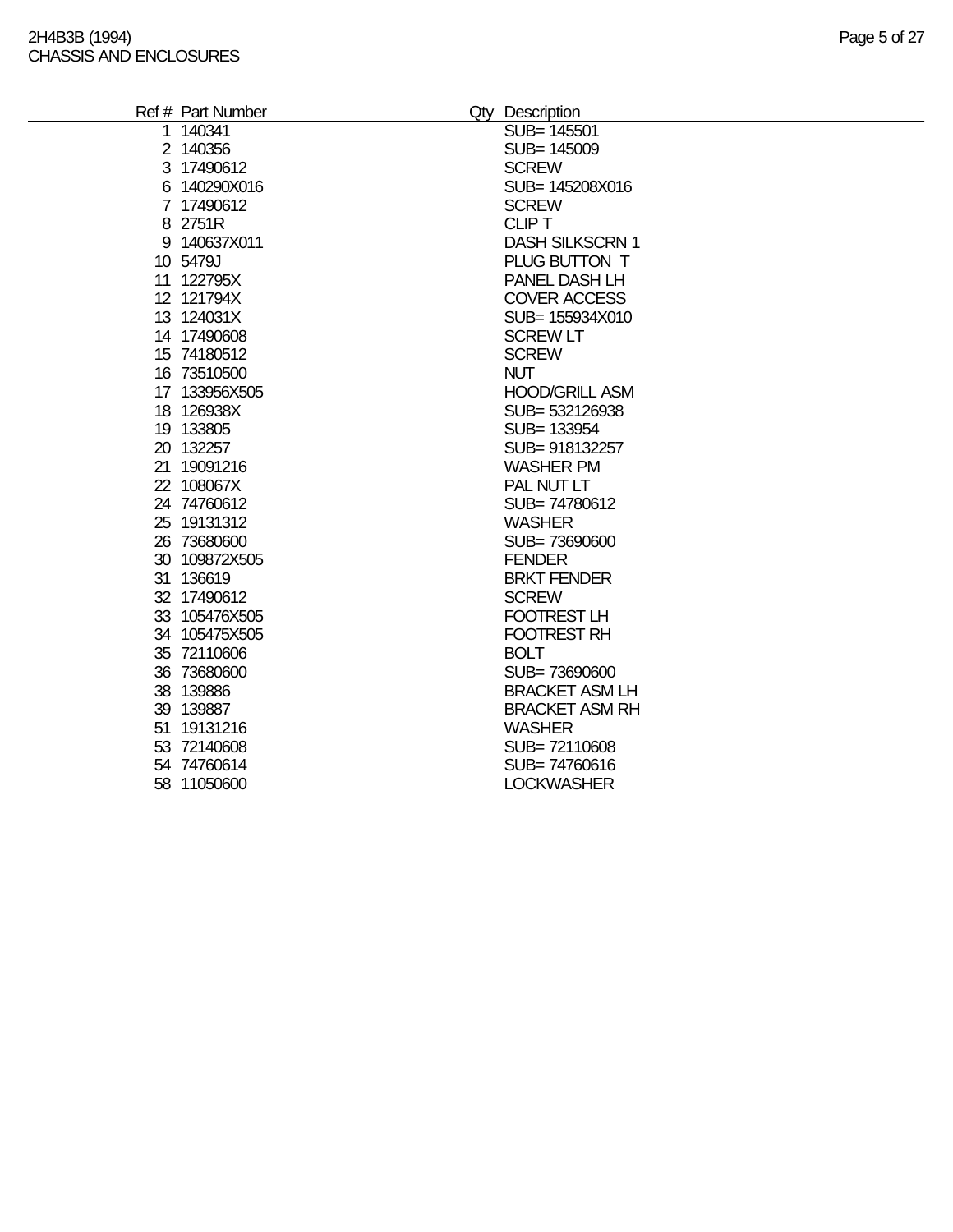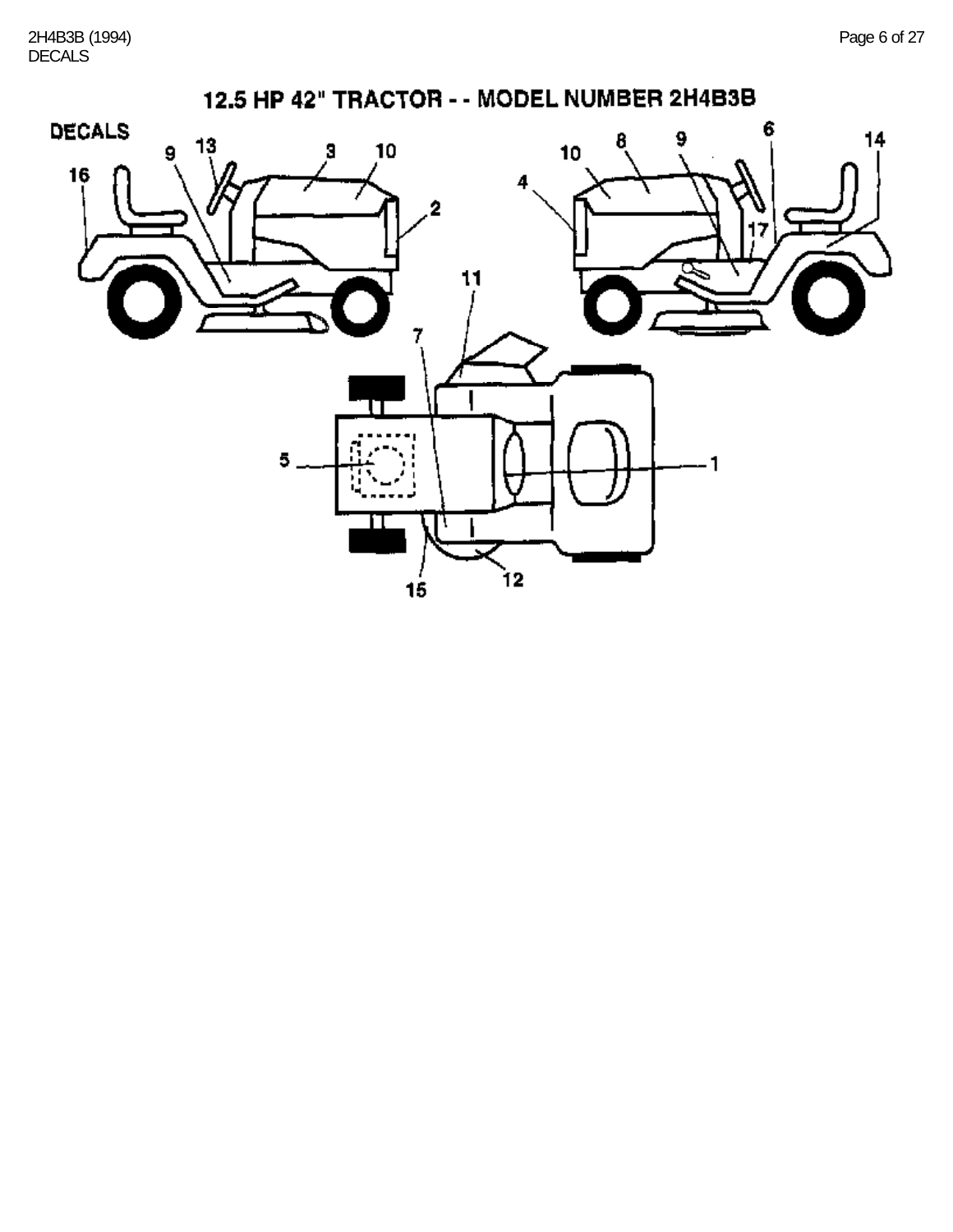÷,

| Ref # Part Number | Qty Description         |
|-------------------|-------------------------|
| 138956            | DECAL.DASH.INSTR.       |
| 2 132627          | <b>GRILL DECAL</b>      |
| 3 141745          | DECAL HOOD RH RLY       |
| 4 129823          | NLA.                    |
| 5 138652          | DECAL.ENG.272632        |
| 6 133795          | <b>DECAL CAUTION</b>    |
| 7 101892X         | <b>DECAL T</b>          |
| 8 141746          | DECAL HOOD LH RLY       |
| 9 131425          | <b>CHASSIS DECAL</b>    |
| 10 135866         | <b>NLA</b>              |
| 11 137259         | "DECAL, WARNING"        |
| 12 135013         | <b>NLA</b>              |
| 13 127075         | "DECAL, STR WHL"        |
| 14 121549X        | <b>DECAL</b>            |
| 15 136830         | DECAL.V.BELT            |
| 16 132628         | <b>FENDER DECAL</b>     |
| 17 140837         | <b>DECAL BRAK PARK</b>  |
| 138311            | DECAL HANDLE LIFT       |
| 141386            | MANUAL.P.2H4B3B         |
| 140718            | <b>MANUAL OPERATORS</b> |
| <b>BD20</b>       | 42" SNOW BLOWER         |
| C42               | <b>GRASS CATCHER</b>    |
| LC <sub>05</sub>  | <b>WHEEL WTS.</b>       |
| <b>CH12</b>       | <b>TIRE CHAINS</b>      |
| <b>SB20</b>       | 40" SNOW THROWER        |
| <b>MP42</b>       | SUB=MP42A               |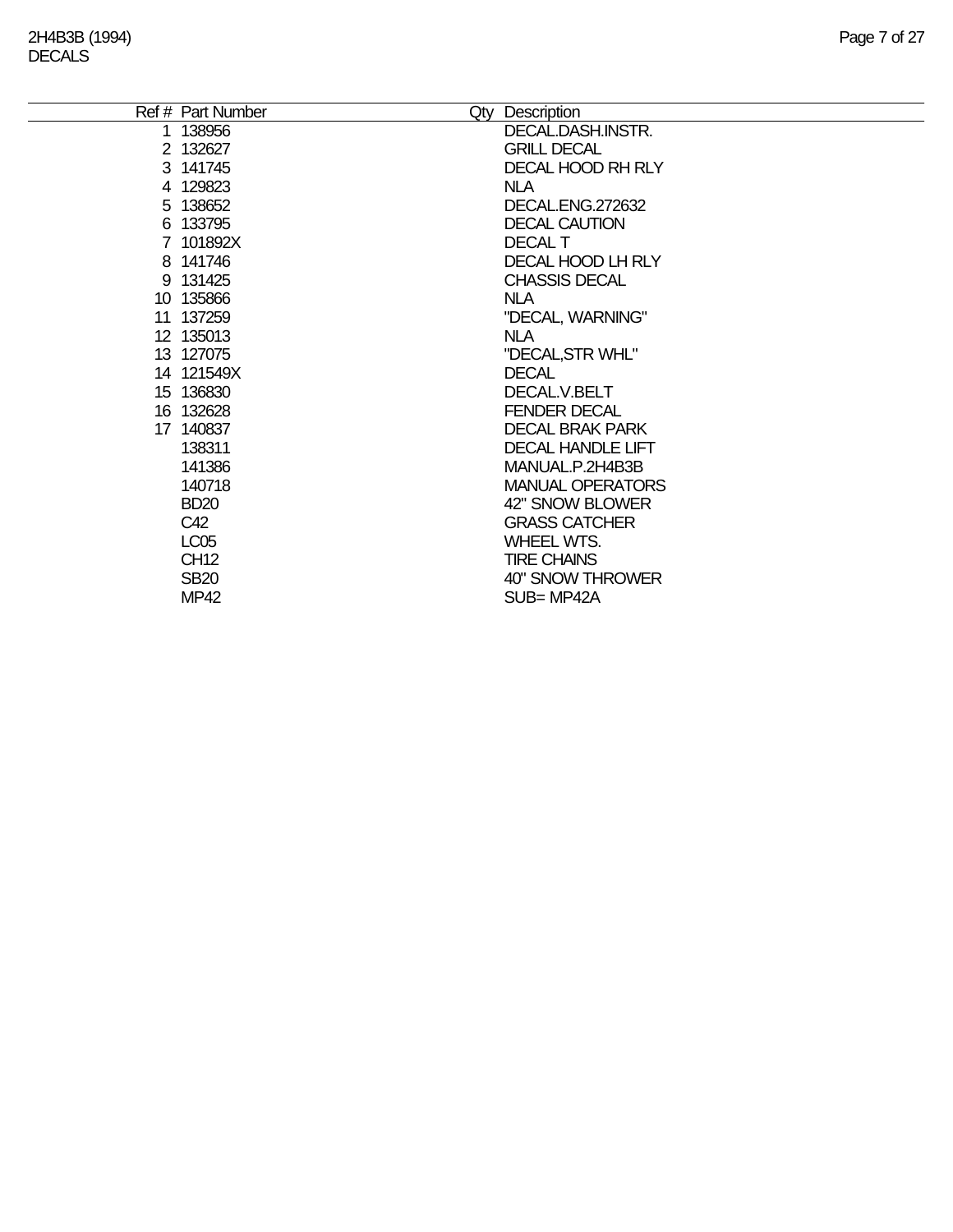**DRIVE** 

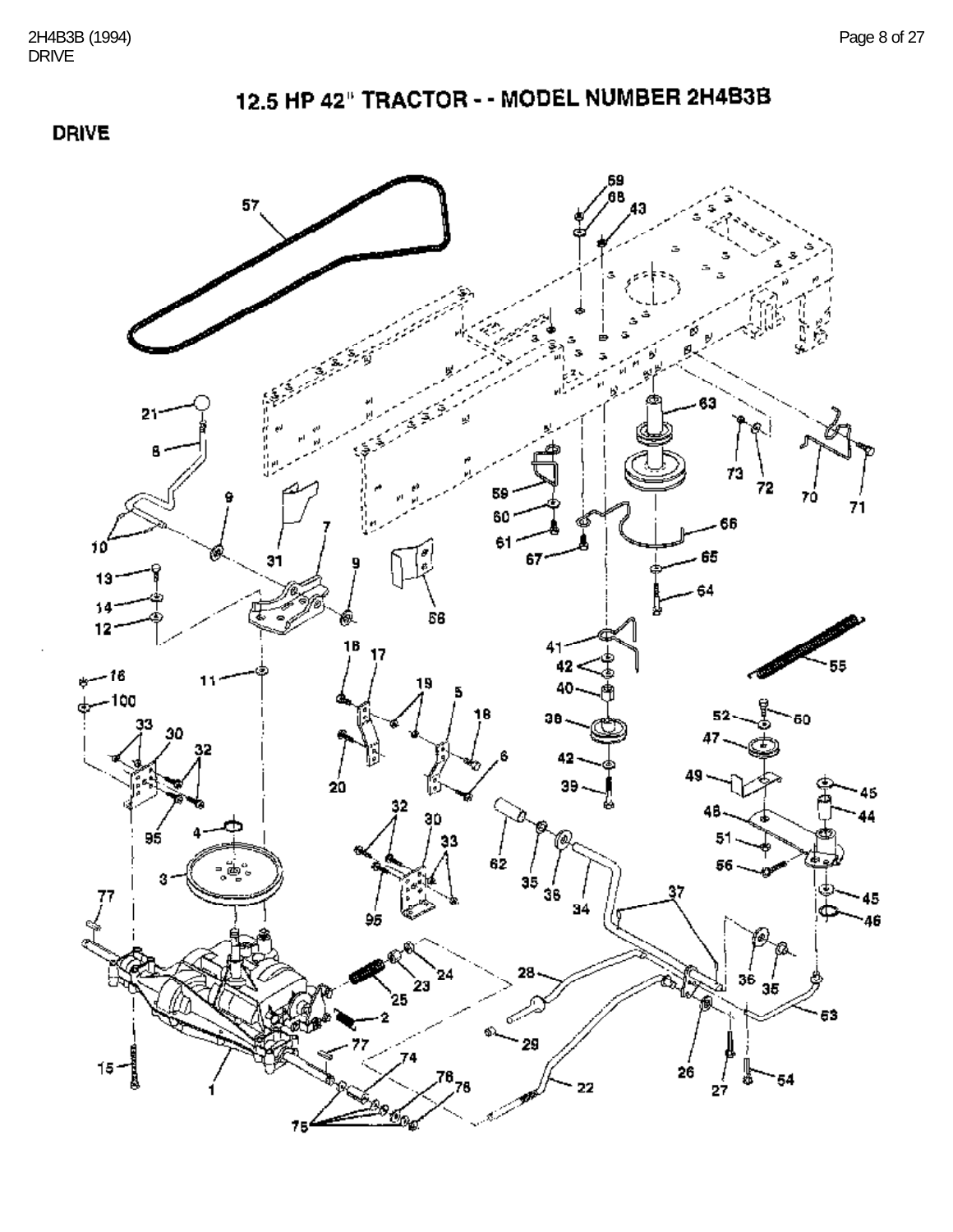| Ref # Part Number | Qty Description          |
|-------------------|--------------------------|
| 1 142603          | SUB= 160664              |
| 2 110422X         | SUB= 146682              |
|                   |                          |
| 3 123666X         | <b>PULLEY TRANS</b>      |
| 4 12000028        | SUB= 2267J               |
| 5 121520X         | <b>STRAP TORQUE</b>      |
| 6 17490512        | <b>SCREW</b>             |
|                   |                          |
| 7 130802          | SUB= 162240              |
| 8 139997          | SUB= 141003              |
| 9 19151216        | <b>WASHER</b>            |
| 10 76020416       | PIN COTTER 1/8           |
|                   |                          |
| 11 105701X        | WASH-SHFT PLT LT         |
| 12 19151216       | <b>WASHER</b>            |
| 13 71040412       | SUB=74550412             |
|                   |                          |
| 14 10040400       | <b>LOCKWASHER</b>        |
| 15 74780544       | <b>BOLT HEX</b>          |
| 16 73680500       | SUB=73690500             |
| 17 121520X        | <b>STRAP TORQUE</b>      |
|                   |                          |
| 18 74780616       | <b>BOLT</b>              |
| 19 73800600       | <b>NUT</b>               |
| 20 17490512       | <b>SCREW</b>             |
| 21 106933X        |                          |
|                   | KNOB T (1/2-HOLE)        |
| 22 130804         | <b>BRAKE ROD</b>         |
| 23 73800600       | NUT                      |
| 24 73350600       | <b>NUT</b>               |
|                   |                          |
| 25 106888X        | SPRING ROD LT            |
| 26 19131316       | <b>WASHER</b>            |
| 27 76020412       | <b>COTTER PIN</b>        |
| 28 140448         | <b>ROD PARK BRAKE</b>    |
|                   |                          |
| 29 71673          | PLUNGER CAP T            |
| 30 130807         | <b>TRANSAXLE MTG BKT</b> |
| 31 127275X        | "KEEPER, BELT LH T"      |
| 32 74760512       | <b>BOLT</b>              |
|                   |                          |
| 33 73800500       | <b>NUT</b>               |
| 34 122424X        | SUB= 149001              |
| 35 120183X        | <b>NYLON BEARING</b>     |
| 36 19211616       | <b>WASHER LT</b>         |
|                   |                          |
| 37 1572H          | <b>SUB=2882J</b>         |
| 38 123674X        | PULLEY.IDLER.FLAT        |
| 39 74760644       | <b>BOLT</b>              |
| 40 4470J          | <b>SPACERT</b>           |
|                   |                          |
| 41 109070X        | <b>BELT KEEPER LT</b>    |
| 42 19131312       | <b>WASHER</b>            |
| 43 73800600       | <b>NUT</b>               |
| 44 105706X        | "LY, BEARING"            |
|                   |                          |
| 45 110812X        | <b>WASHER LT</b>         |
| 46 12000039       | <b>KLIP RING</b>         |
| 47 127783         | SUB= 139245              |
| 48 123789X        | <b>ARM IDLER</b>         |
|                   |                          |
| 49 123205X        | <b>RETAIN BELT</b>       |
| 50 74760624       | SUB=74930624             |
| 51 73680600       | SUB=73690600             |
| 52 19131316       | <b>WASHER</b>            |
|                   |                          |
| 53 105710X        | "LINK, CLUTCH T"         |
| 54 76020412       | <b>COTTER PIN</b>        |
| 55 105709X        | "SPRING, RETURN LT"      |
| 56 76020412       | <b>COTTER PIN</b>        |
|                   |                          |
| 57 130801         | SUB= 138255              |
| 58 127274X        | "KEEPER, BELT RH T"      |
|                   |                          |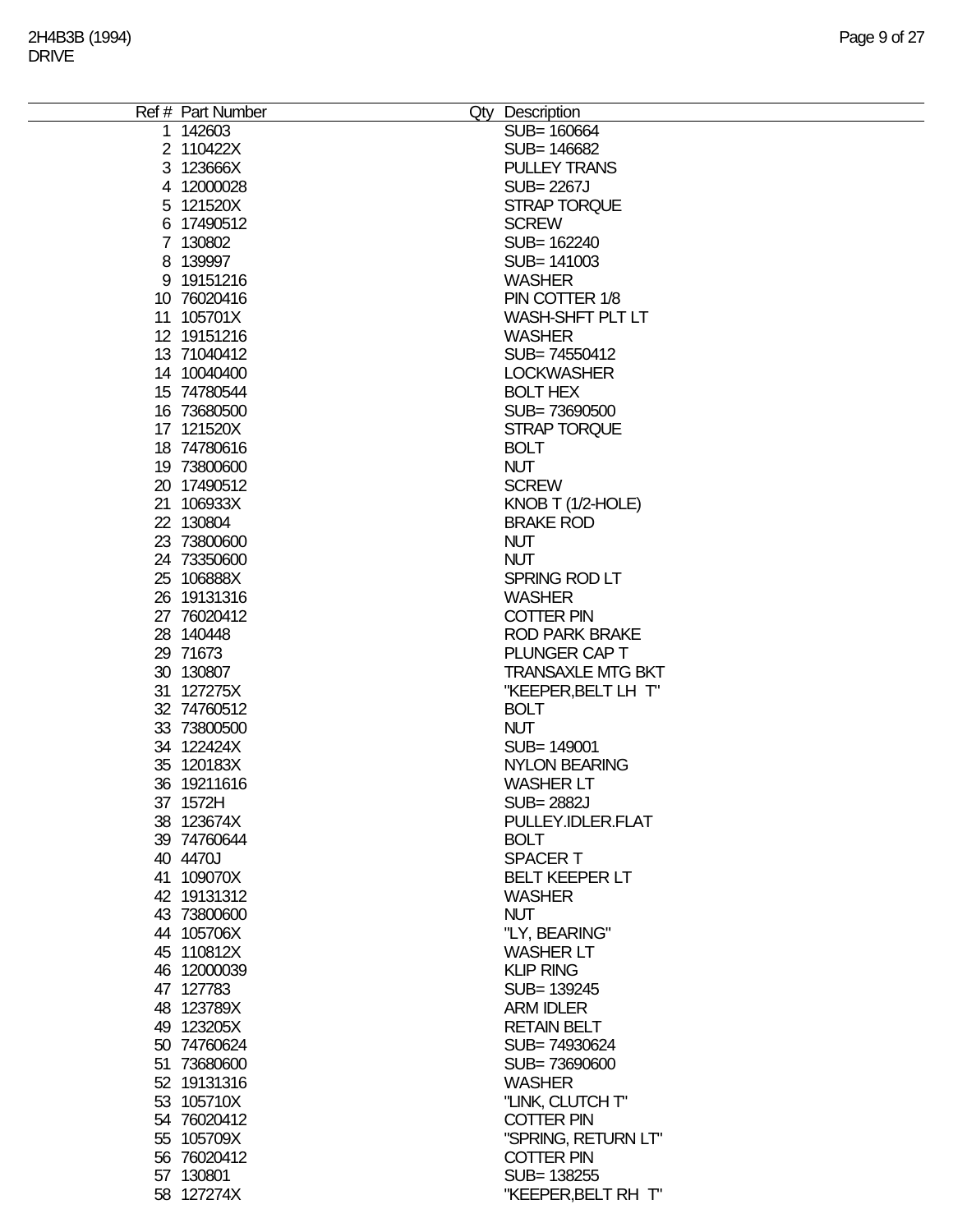|     | Ref # Part Number | Qty | Description              |
|-----|-------------------|-----|--------------------------|
|     | 59 140312         |     | <b>KEEPER BELT CNTSP</b> |
|     | 60 19131312       |     | <b>WASHER</b>            |
| 61. | 17490612          |     | <b>SCREW</b>             |
|     | 62 8883R          |     | PEDAL COVER T            |
|     | 63 140186         |     | <b>PULLEY.ENGINE</b>     |
|     | 64 71170764       |     | <b>BOLT</b>              |
|     | 65 10040700       |     | <b>LOCKWASHER</b>        |
|     | 66 129921         |     | <b>KEEPER.BELT.ENG.L</b> |
|     | 67 74760616       |     | <b>BOLT</b>              |
|     | 68 19131312       |     | <b>WASHER</b>            |
|     | 69 73680600       |     | SUB= 73690600            |
|     | 70 134683         |     | <b>KEEPER BELT ENG</b>   |
|     | 71 74760616       |     | <b>BOLT</b>              |
|     | 72 19132012       |     | <b>WASHER</b>            |
|     | 73 73680600       |     | SUB=73690600             |
|     | 74 109502X        |     | <b>SPACER LT</b>         |
|     | 75 121749X        |     | <b>WASHER</b>            |
|     | 76 12000001       |     | <b>E-RING LT</b>         |
|     | 77 123583X        |     | <b>SQUARE KEY</b>        |
|     | 78 121748X        |     | <b>WASHER</b>            |
|     | 95 17490612       |     | <b>SCREW</b>             |
|     | 100 19111216      |     | <b>WASHER M</b>          |
|     |                   |     |                          |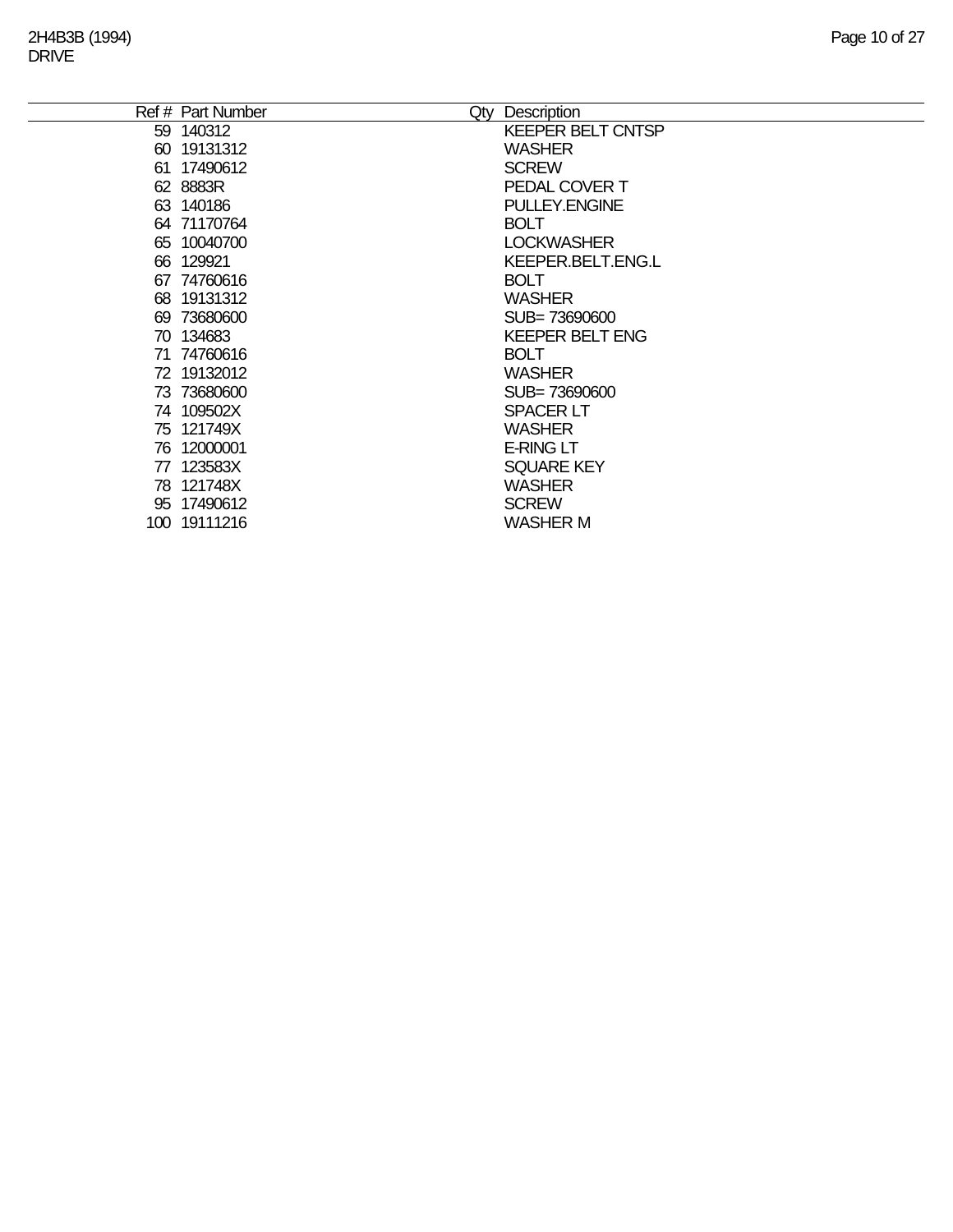**ELECTRICAL** 

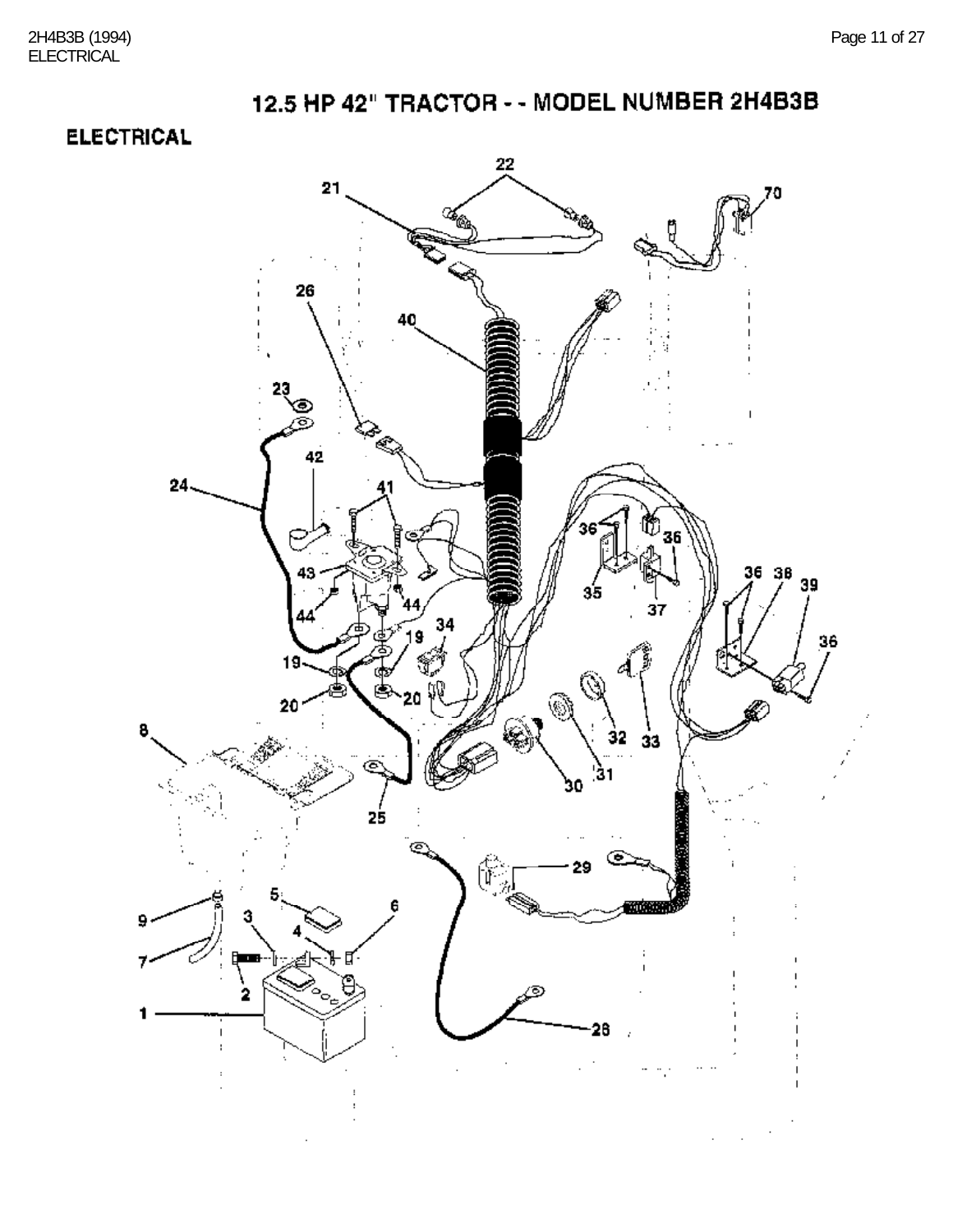| Ref # Part Number | Qty Description                     |
|-------------------|-------------------------------------|
| 1 121265X         | SUB= 123899X                        |
| 2 74760412        | <b>BOLT LT</b>                      |
| 3 19091016        | <b>WASHER</b>                       |
| 4 10040400        | <b>LOCKWASHER</b>                   |
| 5 121264X         | п<br>"CAP, BATTERY                  |
| 6 73220400        | SUB= 50675                          |
| 5 121264X         | $\pmb{\mathsf{H}}$<br>"CAP, BATTERY |
| 6 73220400        | SUB= 50675                          |
| 7 109238X         | <b>TUBE T</b>                       |
| 8 129965          | SUB= 156417                         |
| 9 109596X         | <b>HOSE CLAMP T</b>                 |
| 19 10090400       | SUB= 10040400                       |
| 20 73350400       | <b>NUT</b>                          |
| 21 136850         | "HARNESS, LIGHT SOC"                |
| 22 4152J          | <b>HEADLAMP BULB</b>                |
| 23 11150400       | <b>LOCKWASHER</b>                   |
| 24 4799J          | "CABLE T, BATTERY"                  |
| 25 132202         | SUB= 146147                         |
| 26 108824X        | <b>FUSE HYT</b>                     |
| 28 4207J          | <b>CABLE T</b>                      |
| 29 121305X        | <b>SWITCH SEAT</b>                  |
| 30 140399         | SUB= 163088                         |
| 31 140400         | SUB= 145774                         |
| 32 141226         | <b>COVER KEY SWITCH</b>             |
| 33 140401         | <b>KEY MLD GEN DELTA</b>            |
| 34 110712X        | SWITCH LT                           |
| 35 108236X        | <b>BRACKET LT</b>                   |
| 36 17021008       | <b>SCREW</b>                        |
| 37 104445X        | SWITCH-INTER. GT                    |
| 38 140336         | <b>BRACKET SWITCH IN</b>            |
| 39 109553X        | SWITCH INTERLOCKT                   |
| 40 140 414        | <b>HARNESS IGN DASH</b>             |
| 41 71110408       | <b>BOLT HXHD FIN</b>                |
| 42 131563         | SUB= 154336                         |
| 43 138406         | SUB= 146154                         |
| 44 73640400       | NUT HXKEP 1/4X20                    |
| 70 140413         | <b>HARNESS ENG DUAL</b>             |
|                   |                                     |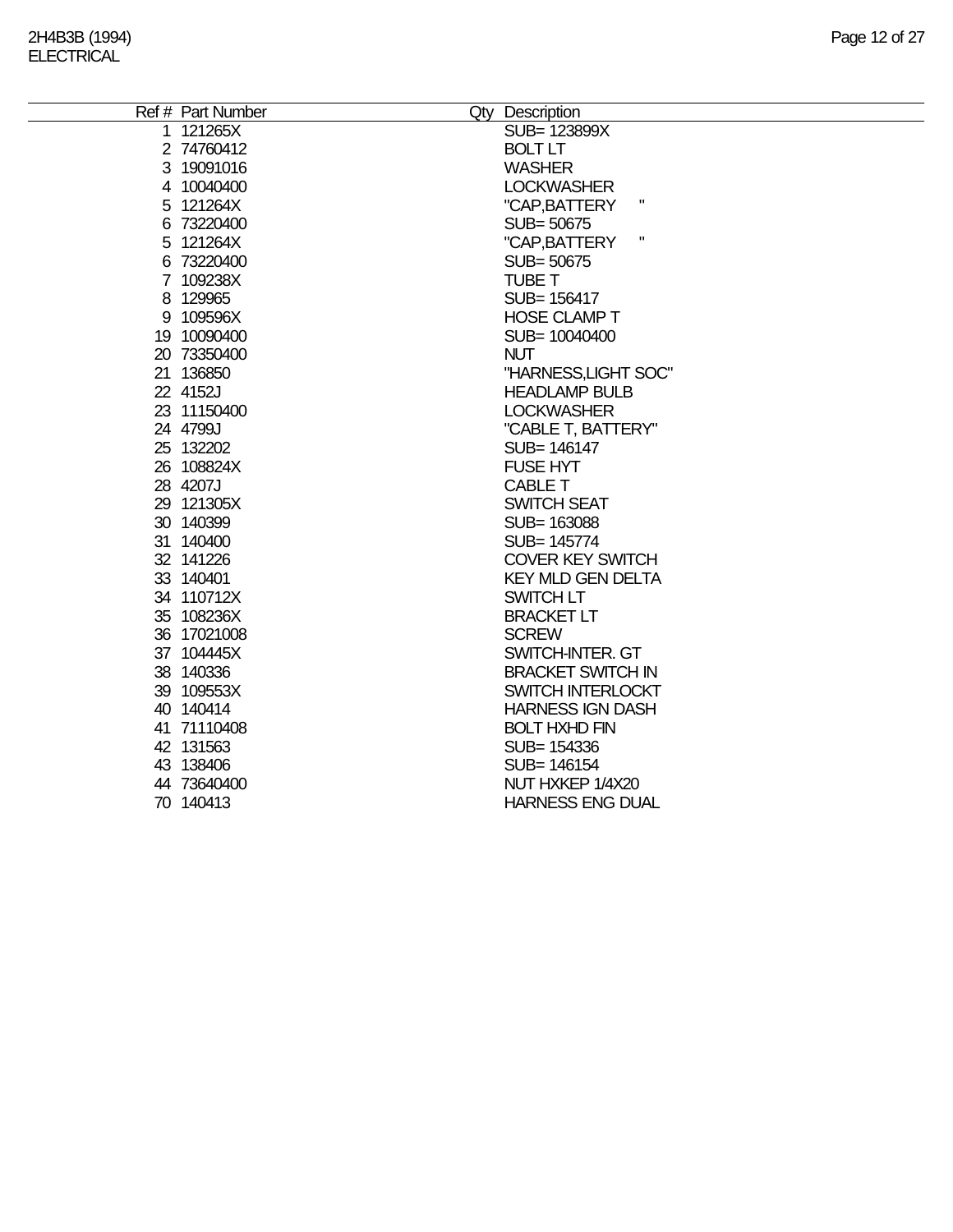**ENGINE** 

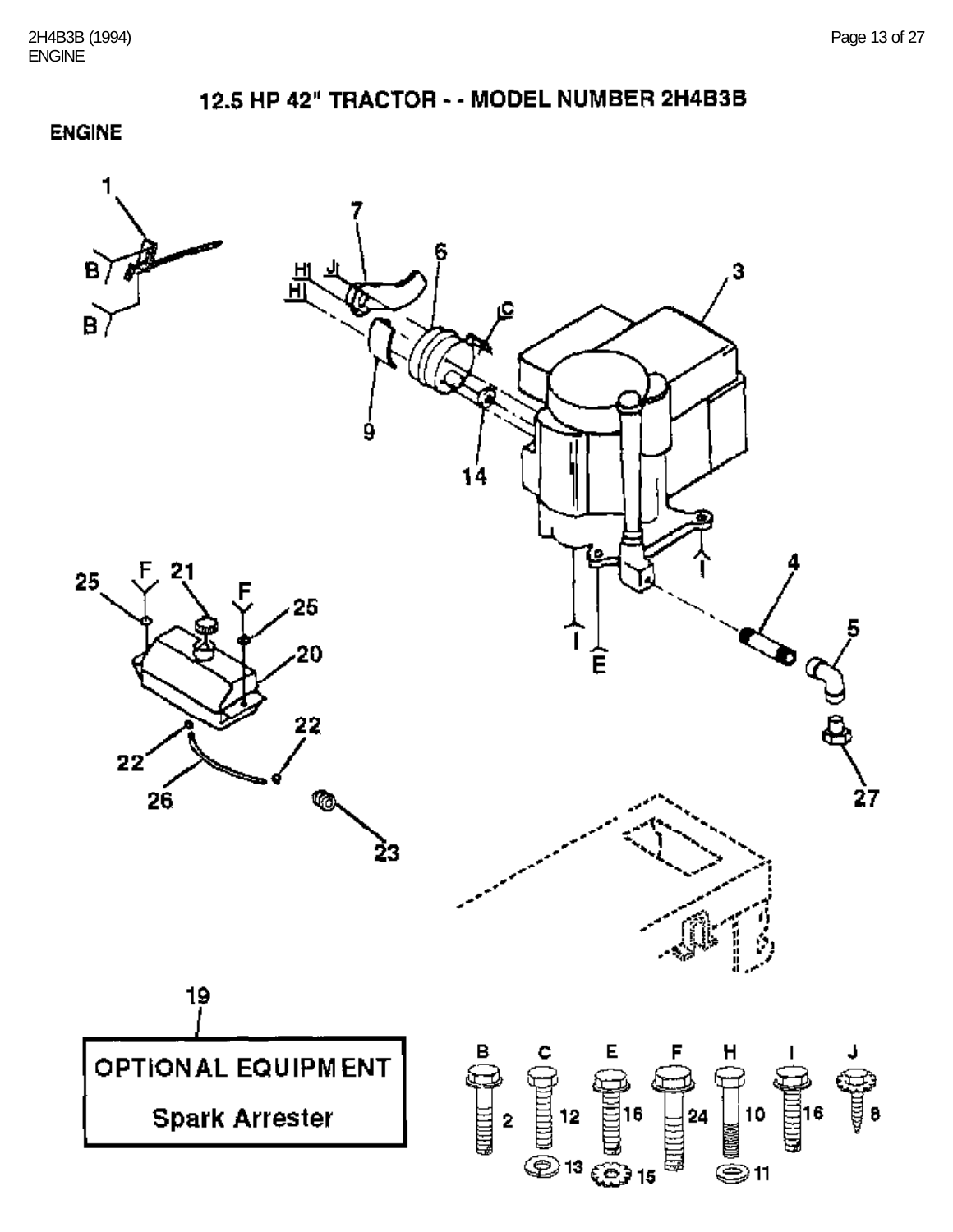|    | Ref # Part Number | Qty Description            |
|----|-------------------|----------------------------|
|    | 1 132771          | <b>THROTTLE CONTROL</b>    |
|    | 2 17720410        | <b>SCREW LT</b>            |
|    | 3 289707          | <b>ENGINE B&amp;S</b>      |
|    | 4 13280324        | PIPE NIPPLE                |
|    | 5 13200300        | <b>ELBOW</b>               |
|    | 6 101273M         | <b>MUFFLER LTV</b>         |
|    | 7 108767X         | <b>DEFLECTOR MUFFLER</b>   |
|    | 8 17030808        | SUB= 17030814              |
|    | 9 101159L         | SHIELD HEAT LTV            |
|    | 10 74780556       | "BOLT,HEX"                 |
|    | 11 19111012       | <b>WASHER T</b>            |
|    | 12 74780408       | <b>BOLT</b>                |
|    | 13 10040400       | <b>LOCKWASHER</b>          |
|    | 14 125593X        | SUB= 272293                |
|    | 15 11050600       | <b>LOCKWASHER</b>          |
|    | 16 17490620       | <b>SCREW</b>               |
|    | 19 137180         | SUB= 532137180             |
|    | 20 109202X        | TANK.FUEL.LT.              |
|    | 21 140527         | <b>CAP ASM FUEL</b>        |
|    | 22 123487X        | <b>HOSE CLAMP</b>          |
|    | 23 124028X        | SUB= 532124028             |
|    | 24 17490412       | <b>SCREW HEX CRT</b>       |
|    | 25 19091416       | <b>WASHER</b>              |
|    | 26 137040         | <b>LINE FUEL</b>           |
| 27 |                   | <b>CHECK WITH SUPPLIER</b> |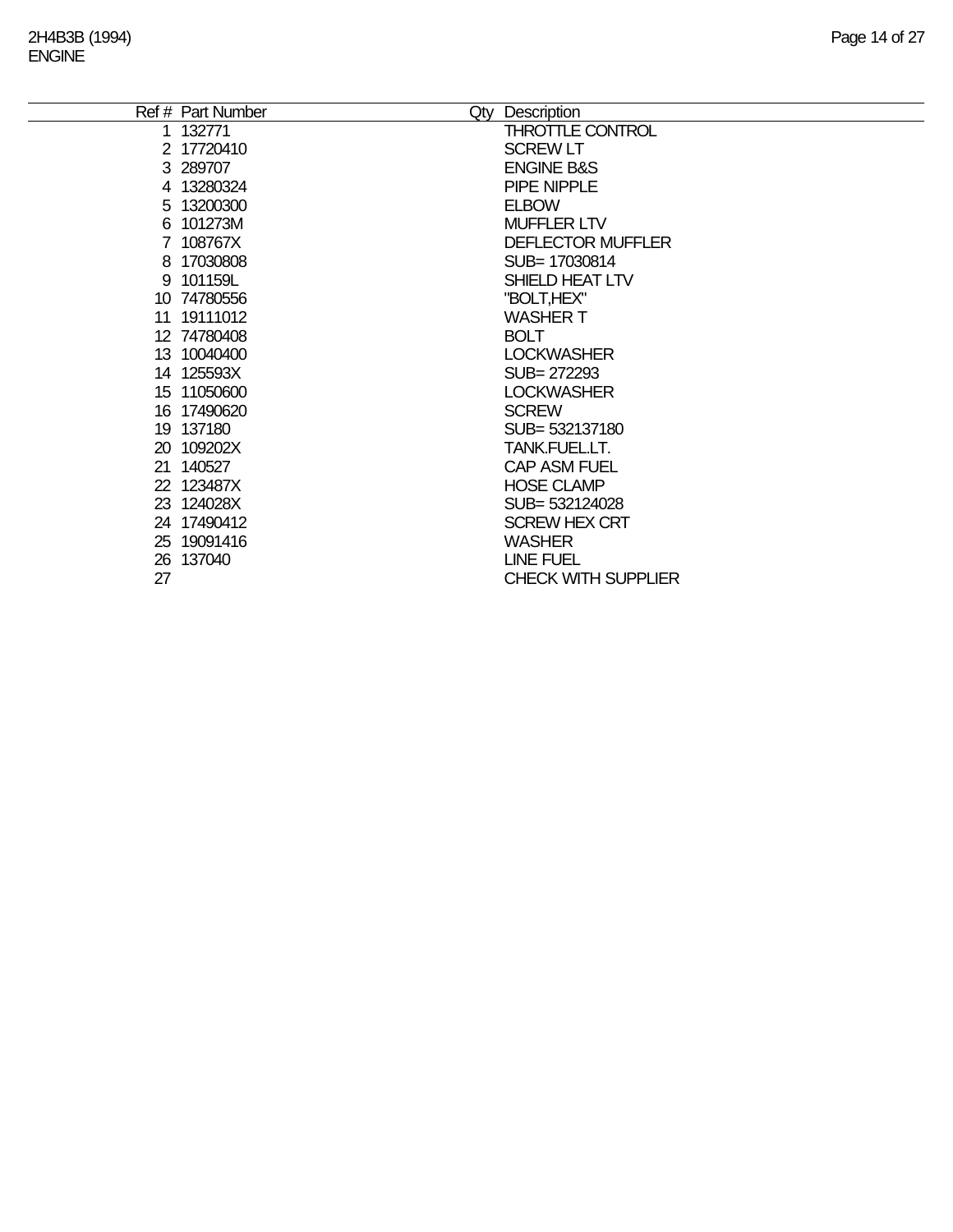

19

C

 $13<sub>1</sub>$ 

31

32

TØ.

31 32

2H4B3B (1994) Page 15 of 27 LIFT

20

้15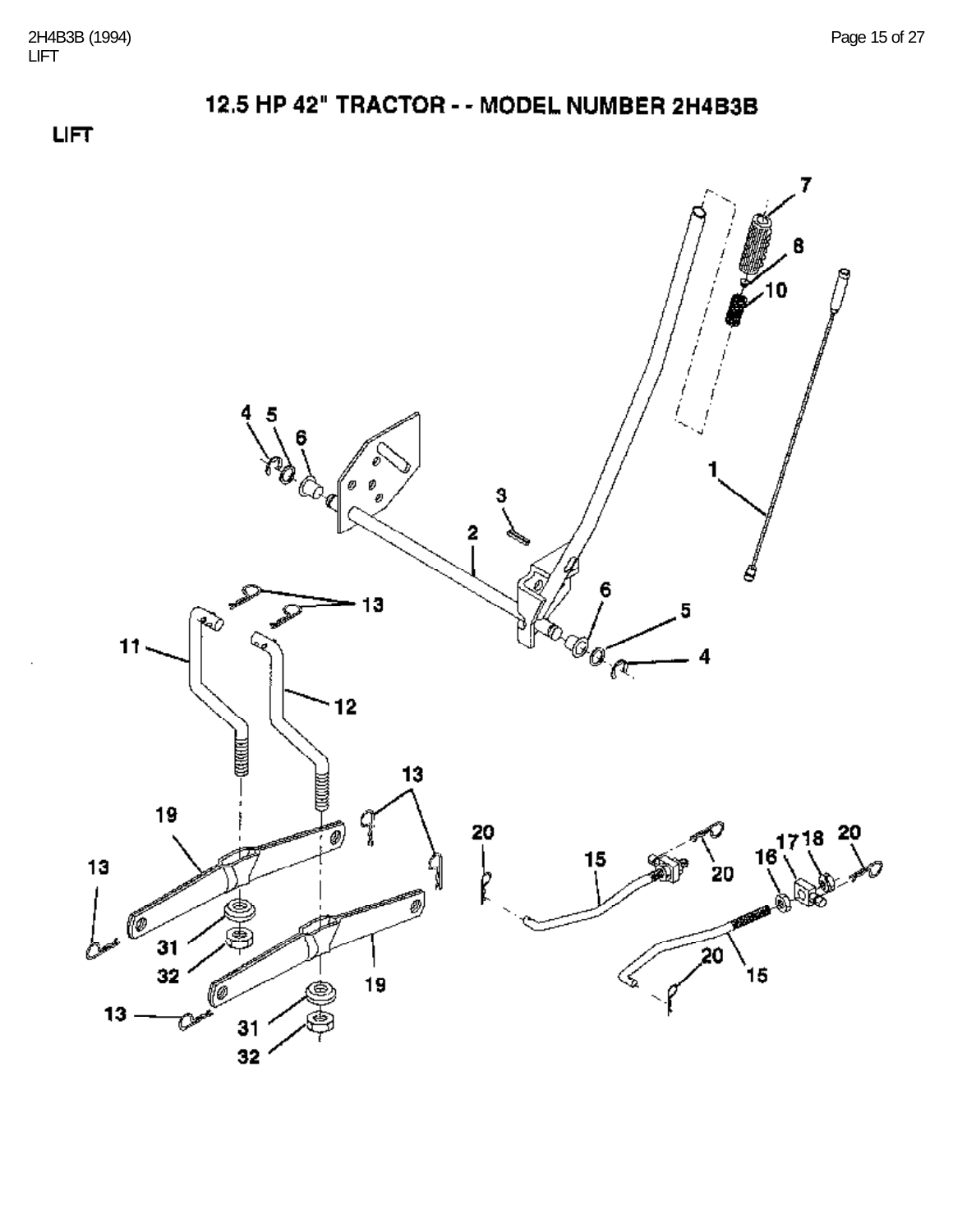|     | Ref # Part Number | Description<br>Qty     |
|-----|-------------------|------------------------|
| 1   | 136973            | <b>WIRE ASM</b>        |
|     | 2 122507X         | SUB= 145117            |
|     | 3 105767X         | PIN-GROOVE LT          |
|     | 4 12000002        | <b>SUB=2225J</b>       |
|     | 5 19211621        | <b>WASHER</b>          |
|     | 6 120183X         | <b>NYLON BEARING</b>   |
|     | 7 109413X         | <b>GRIP</b>            |
|     | 8 124526X         | SUB= 125925X           |
|     | 10 122512X        | SUB= 532122512         |
| 11  | 139865            | SUB=918139865          |
|     | 12 139866         | SUB= 151140            |
|     | 13 4939M          | SUB=85902              |
|     | 15 127218         | <b>LINK.FRONT</b>      |
|     | 16 73350800       | <b>NUT</b>             |
|     | 17 130171         | <b>TRUNION</b>         |
| 18. | 73800800          | NUT.LK.W/WSH.1/2.      |
|     | 19 139868         | <b>ARM SUSP REAR</b>   |
|     | 20 3146R          | <b>RETAINER.SPRING</b> |
| 31. | 140302            | <b>BEARING PVT LH</b>  |
|     | 32 142861         | NUT.HX.INS.NYLON       |
|     | 33 7810H          | <b>GRIPCO NUT</b>      |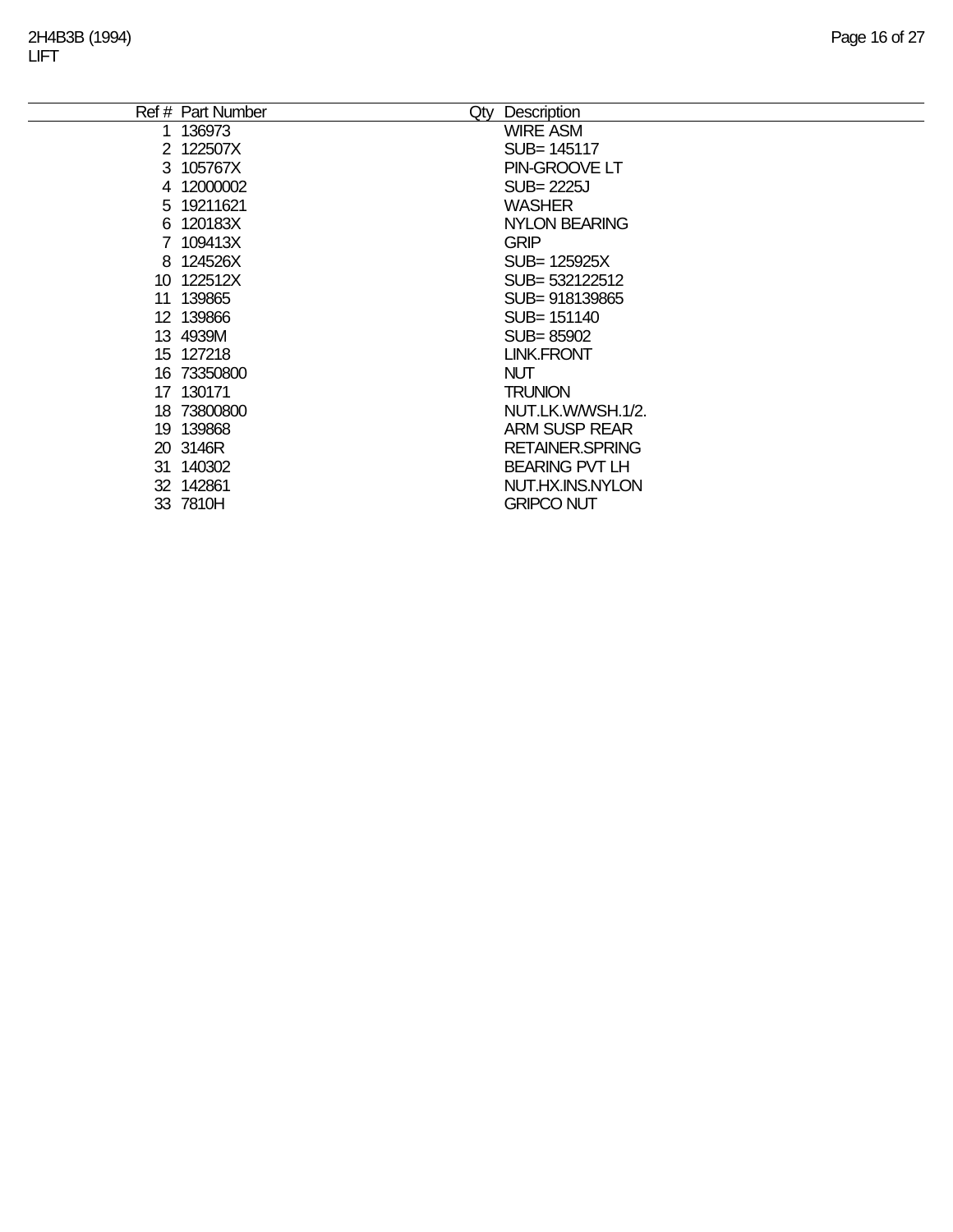#### **SCHEMATIC**

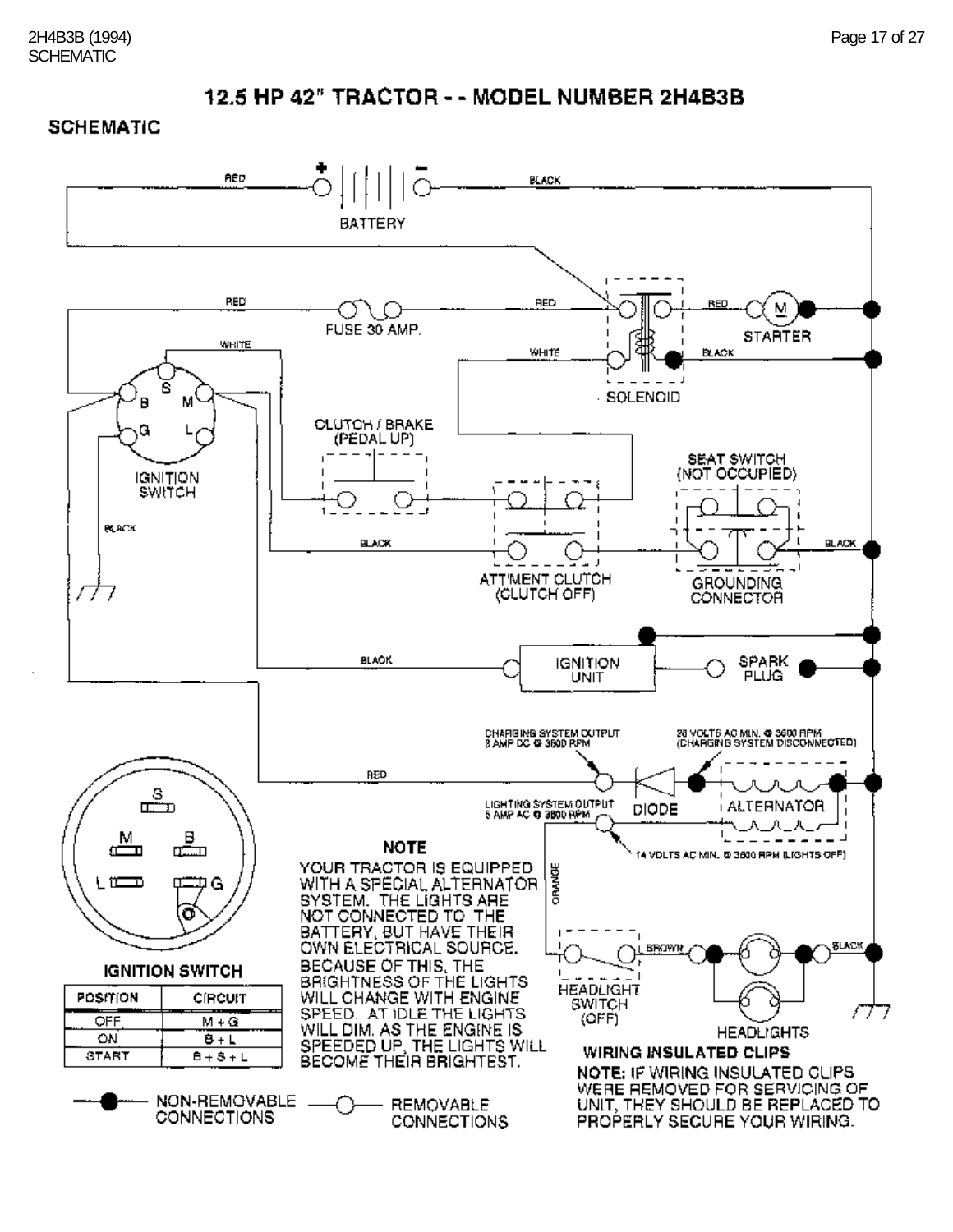| 101<br>aı.  | Jtv              |  |
|-------------|------------------|--|
| וטעו<br>ישו | ີ<br>$\sim$ $-$  |  |
|             | DE<br>IMA'<br>↖⊏ |  |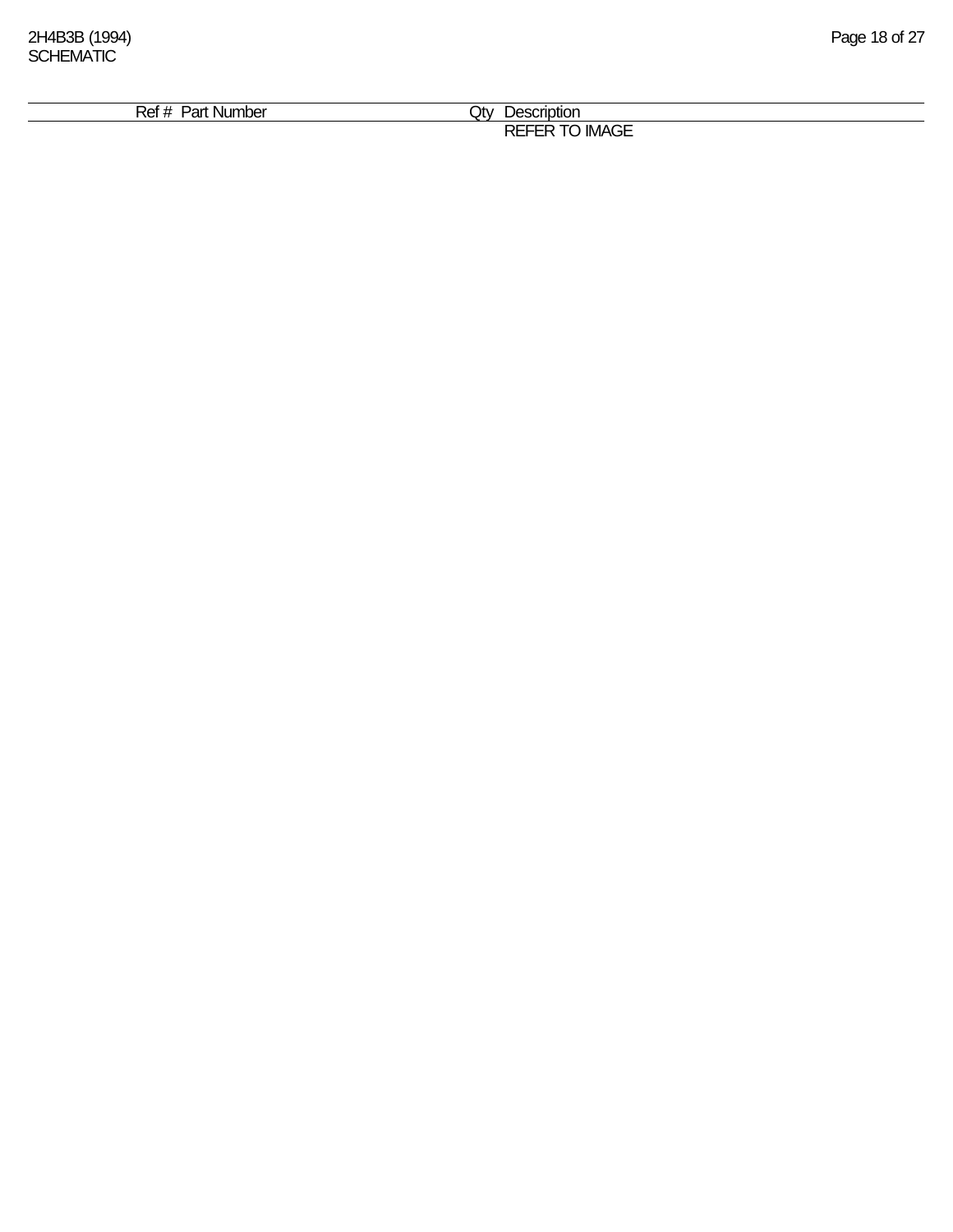**SEAT ASSEMBLY** 

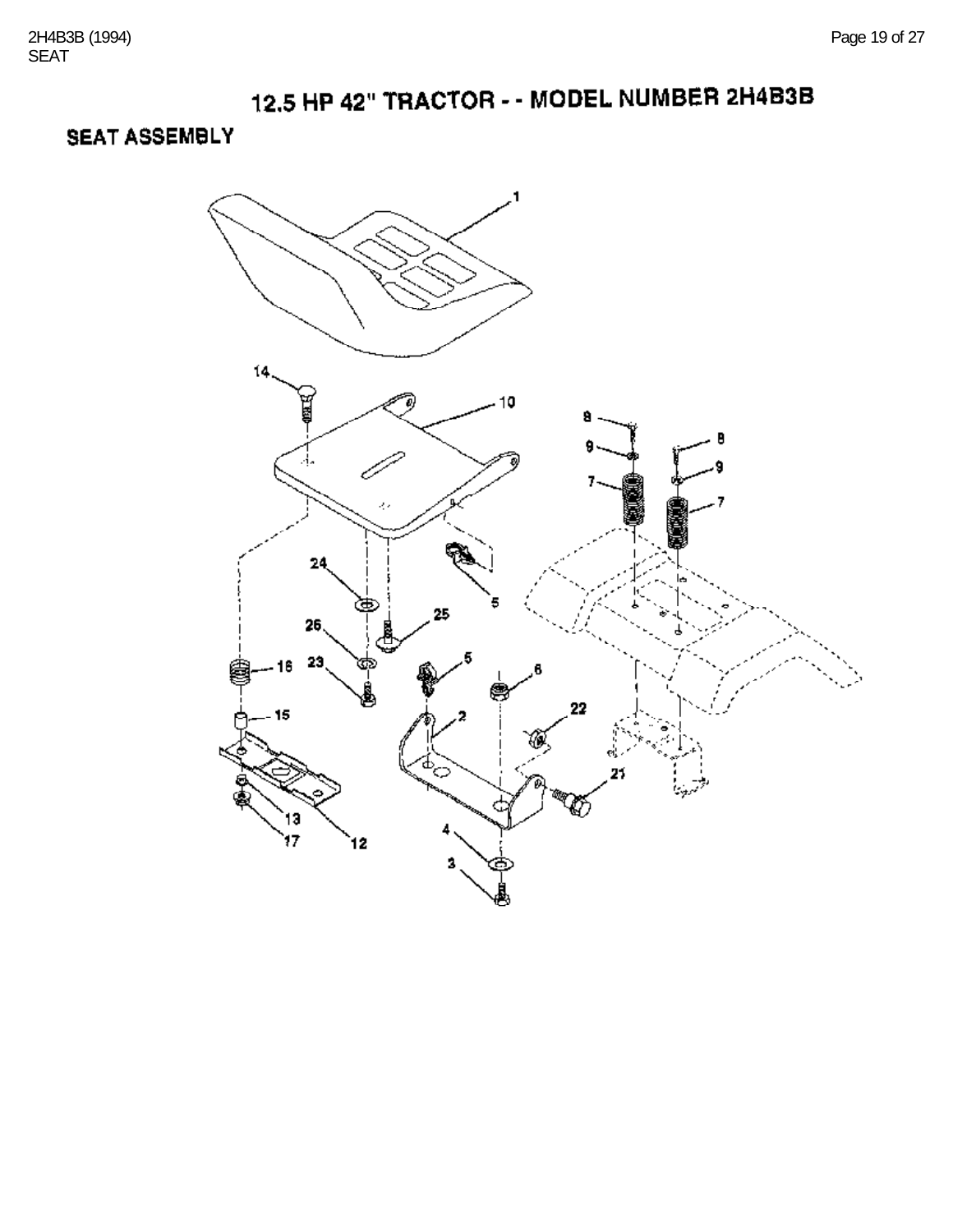| Ref # Part Number | Qty | <b>Description</b>       |
|-------------------|-----|--------------------------|
| 1 127427          |     | SUB=140119               |
| 2 140551          |     | <b>BRACKET PVT SEAT</b>  |
| 3 74760612        |     | SUB=74780612             |
| 4 19131610        |     | <b>WASHER PM</b>         |
| 5 140407          |     | <b>CLIP PUSH - IN</b>    |
| 6 73800600        |     | <b>NUT</b>               |
| 7 124181X         |     | SPRING COMPRESSIO        |
| 8 17490616        |     | SCREW GTV                |
| 9 19131614        |     | <b>WASHER</b>            |
| 10 140552         |     | SUB= 155925              |
| 12 121246X        |     | <b>BRKT SWITCH</b>       |
| 13 121248X        |     | <b>BUSHING</b>           |
| 14 72050411       |     | SUB=872050411            |
| 15 134300         |     | <b>SPLIT SPACER</b>      |
| 16 121250X        |     | <b>SPRING</b>            |
| 17 123976X        |     | SUB=73900400             |
| 21 139888         |     | <b>BOLT.SHLD.5/16-18</b> |
| 22 73680500       |     | SUB= 73690500            |
| 23 74780814       |     | <b>BOLT</b>              |
| 24 19171912       |     | <b>WASHER</b>            |
| 25 127018X        |     | "BOLT, SHOULDER"         |
| 26 10040800       |     | <b>LOCKWASHER</b>        |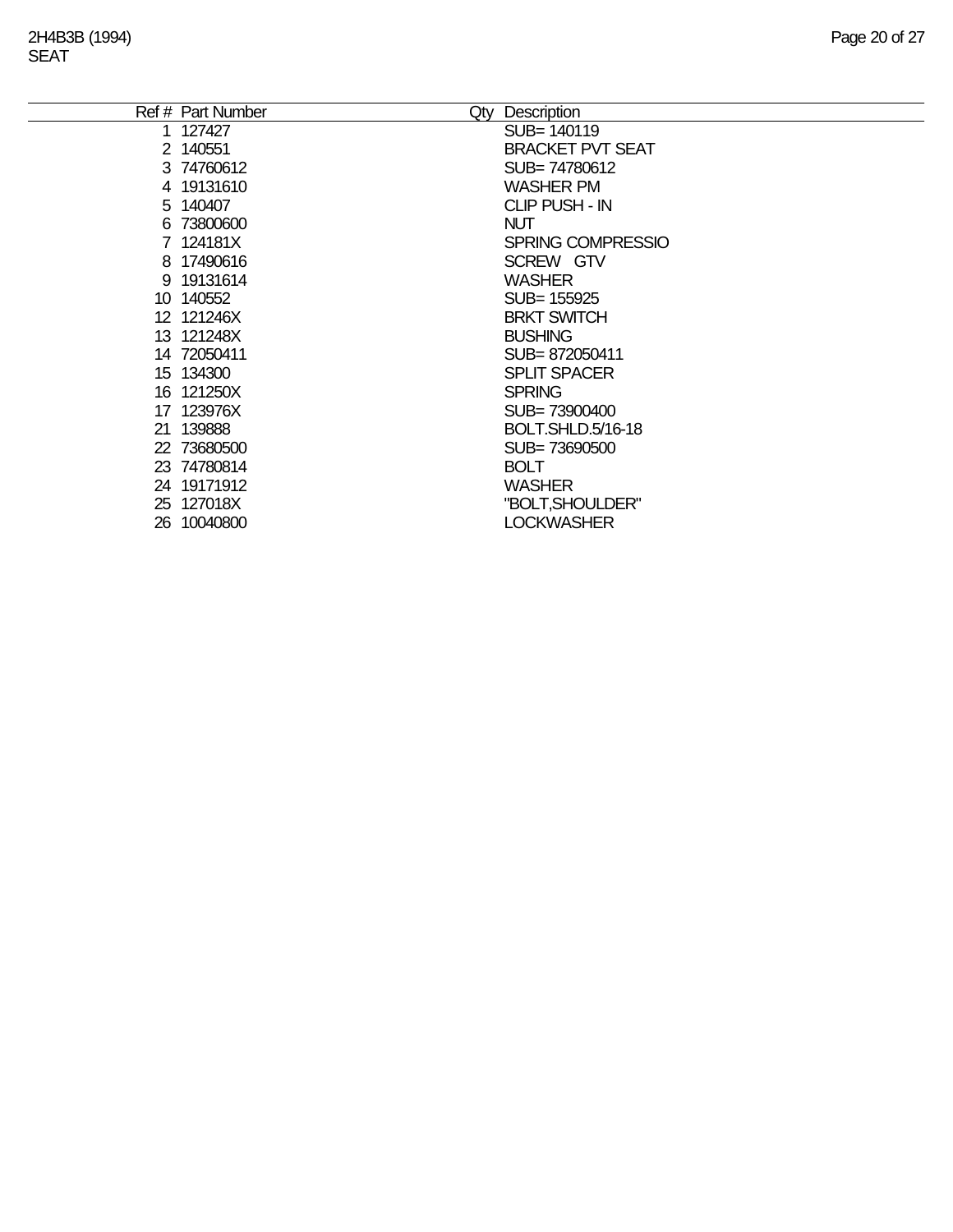## **STEERING ASSEMBLY**

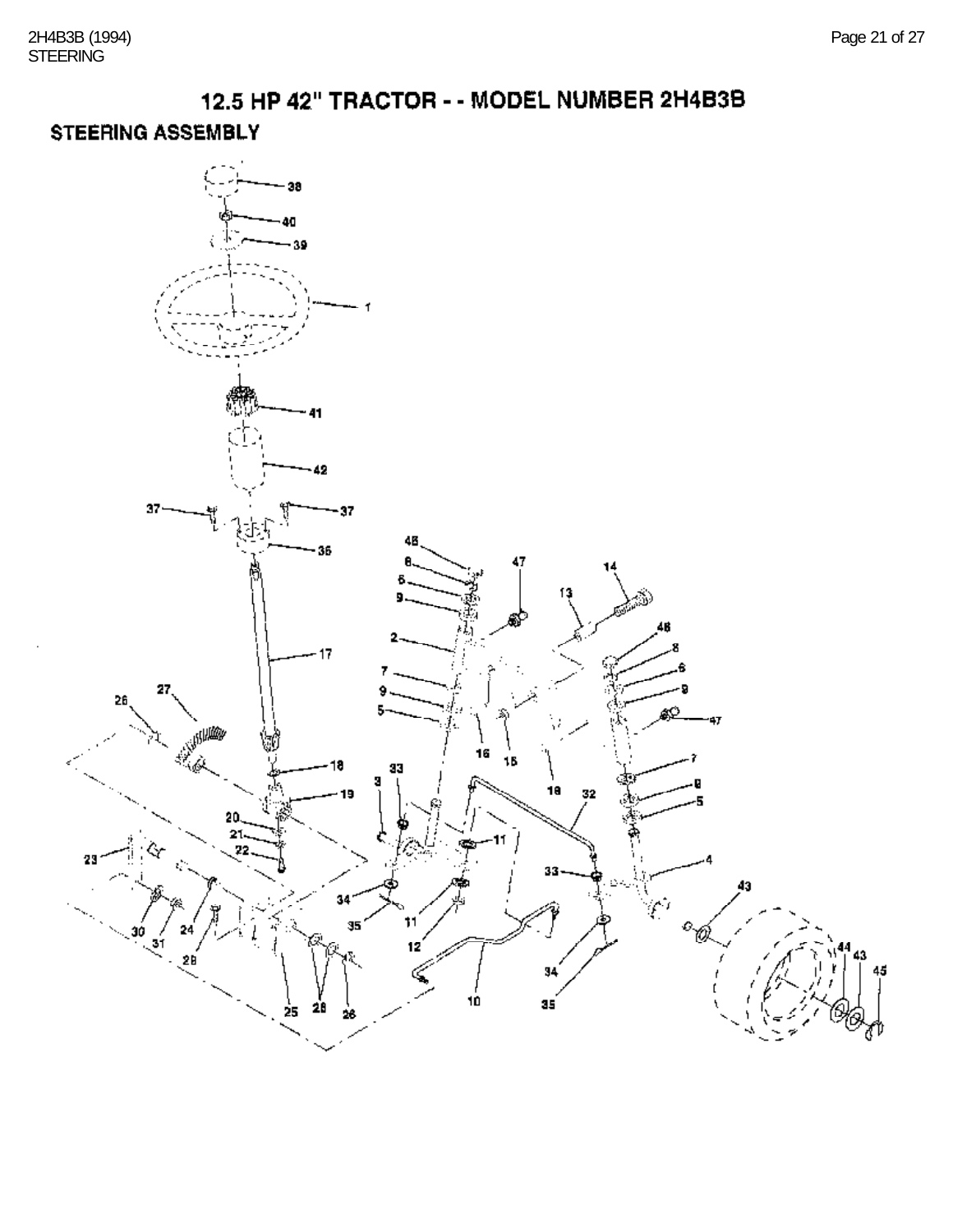| Ref # Part Number | Qty Description         |
|-------------------|-------------------------|
| 1 133741          | SUB= 150547             |
| 2 142033          | <b>AXLE ASM FRONT</b>   |
| 3 135227          | SPINDLE LH              |
| 4 135228          | SPINDLE RH              |
| 5 6266H           | <b>WASHER T</b>         |
| 6 121748X         | <b>WASHER</b>           |
| 7 19272016        | <b>WASHER</b>           |
| 8 12000029        | <b>RING</b>             |
|                   |                         |
| 9 3366R           | COL. SRTG. BEAR.        |
| 10 130468         | SUB= 532130468          |
| 11 10040600       | <b>LOCKWASHER</b>       |
| 12 73610600       | <b>SUB=7810H</b>        |
| 13 110438X        | <b>BEARING</b>          |
| 14 74011056       | <b>BOLT HEX 5/8-11</b>  |
| 15 73901000       | "NUT-LOC,FLANGE LT"     |
| 16 132624         | <b>AXLE PIN</b>         |
| 17 132614         | <b>SHAFT ASM</b>        |
| 18 57079          | <b>THRUST WASHER</b>    |
| 19 124035X        | SUPPORT.SHAFT           |
| 20 126684X        | SUB= 532126684          |
| 21 10040400       | <b>LOCKWASHER</b>       |
| 22 71070410       | "SCREW, SPECIAL"        |
| 23 127501         | SUB= 918127501          |
| 24 109816X        | <b>NYLINER T</b>        |
| 25 124036X        | "BRKT, STEERING"        |
| 26 12000029       | <b>RING</b>             |
| 27 136874         | <b>GEAR SECTOR</b>      |
| 28 6266H          | <b>WASHER T</b>         |
| 29 17490612       | <b>SCREW</b>            |
| 30 10040600       | <b>LOCKWASHER</b>       |
| 31 73610600       | <b>SUB=7810H</b>        |
| 32 130465         | <b>TIE ROD</b>          |
| 33 126847X        | <b>BUSHING.DRAGLINK</b> |
| 34 19131416       | <b>WASHER</b>           |
| 35 76020412       | <b>COTTER PIN</b>       |
| 36 132196         | SUB= 155106             |
| 37 17431008       | SUB= 98000165           |
| 38 133742         | ST WHL INSERT CAP       |
| 39 19133808       | <b>WASHER T</b>         |
| 40 7810H          | <b>GRIPCO NUT</b>       |
| 41 104820X        | <b>ADAPTER-WHEEL LT</b> |
| 42 124418X        | "TUBE, STR SHAFT"       |
| 43 121749X        | <b>WASHER</b>           |
| 44 121748X        | <b>WASHER</b>           |
| 45 12000029       | <b>RING</b>             |
| 46 121232X        | <b>CAP</b>              |
| 47 6855M          | <b>ZERKM</b>            |
|                   |                         |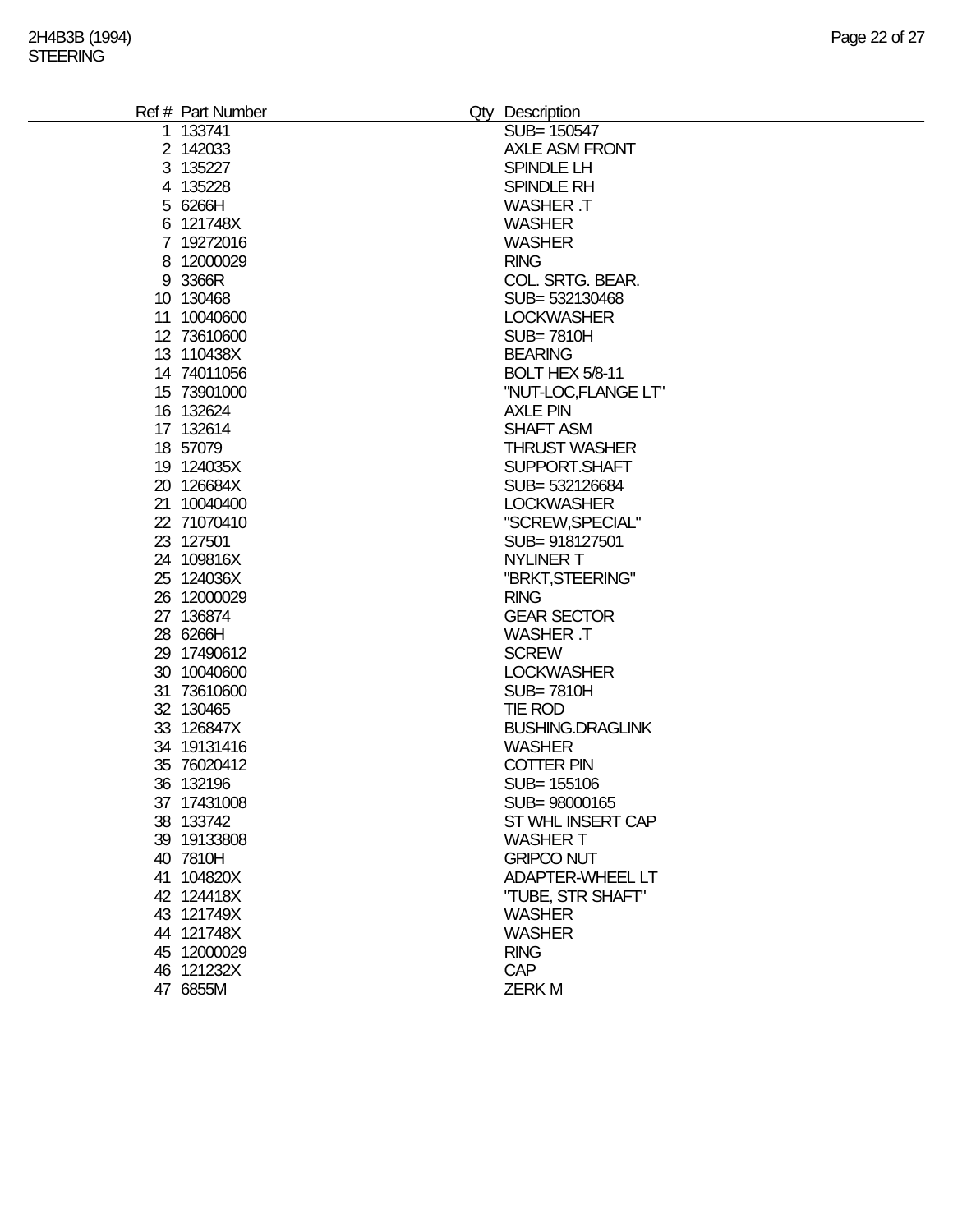#### 12.5 HP 42" TRACTOR - - MODEL NUMBER 2H4B3B TRANSAXLE DANA - MODEL NUMBER 4360-79 **TRANSAXLE** έ. 2B Ż  $5,2$ B. ۱T  $\mathcal{O}_{\mathcal{O}_{\mathcal{C}}}$  $-17$ ı5  $\frac{56}{3}$ ţ. 56 55 C Ø 磁 \$9  $7^{2}_{2}$  68 4 T  $-71$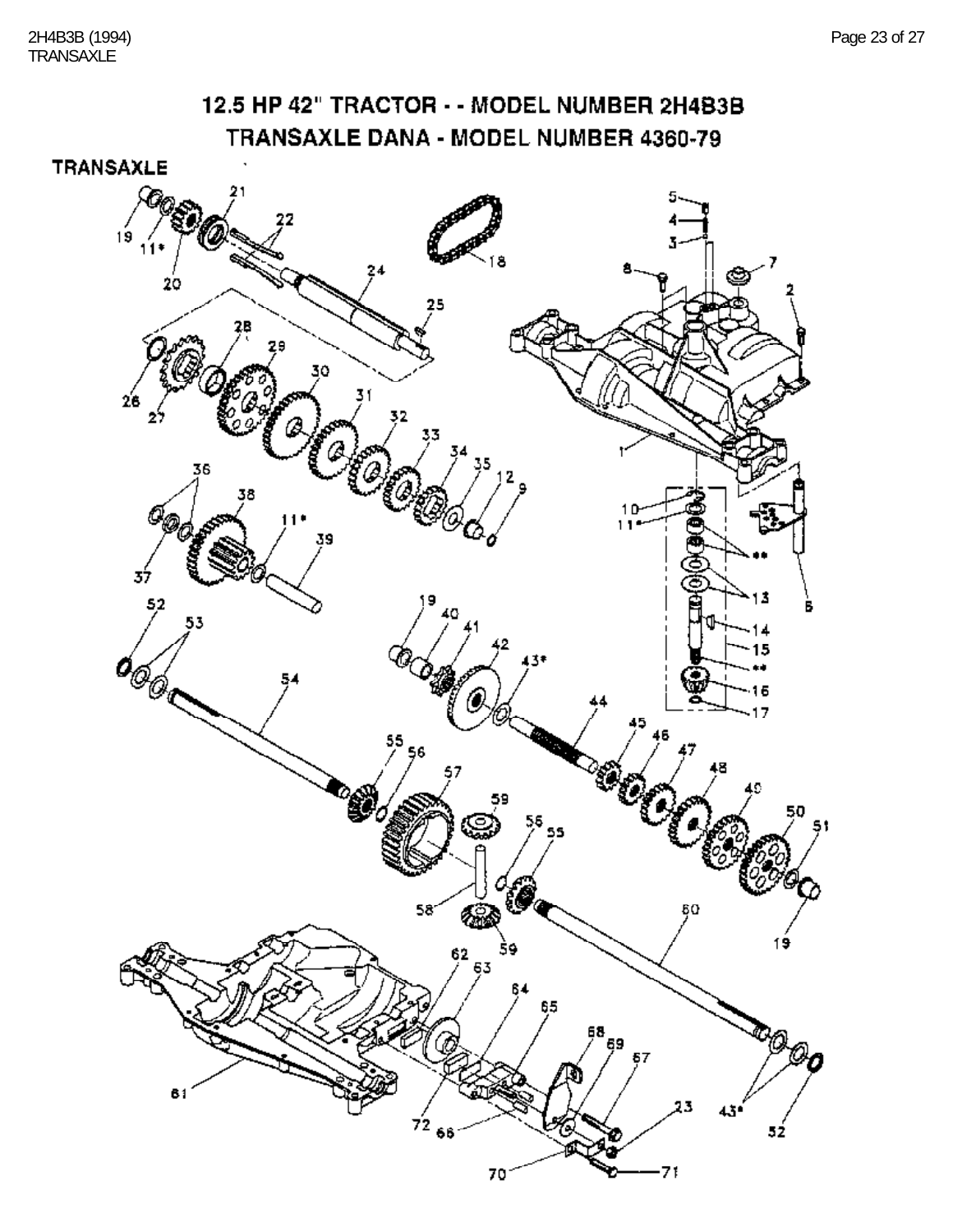| Ref # Part Number | Qty Description          |
|-------------------|--------------------------|
| 1 142671          | <b>HOUSING UPPER TRN</b> |
| 2 2274J           | SUB=74760412             |
| 3 134400          | SUB= 68003               |
| 4 105904X         | "SPRING, DETENT LT"      |
| 5 105905X         | "SCREW, SET LT"          |
| 6 138235          | <b>KIT SHIFTER ASM</b>   |
| 7 134399          | SHIFTER BOOT             |
|                   |                          |
| 8 134791          | <b>SCREW TAP W/SEAL</b>  |
| 9 138241          | <b>SQUARE RING</b>       |
| 10 142672         | <b>SUB=2225J</b>         |
| 11 134793         | ASM KIT SHIM 4689        |
| 12 142673         | <b>BEARING FLAN-DANA</b> |
| 13 120415X        | <b>WASHER T</b>          |
| 14 14 2674        | <b>KEY WOODRUFF-DANA</b> |
| 15 138234         | AS KIT INPUT SHFT        |
| 16 110078X        | PINION 14T T             |
| 17 105909X        | "RING, RETAINING LT"     |
| 18 105910X        | "CHAIN, 24 PTCH LT"      |
| 19 105911X        |                          |
|                   | BEARING.FLNG.5510        |
| 20 142675         | <b>GEAR SPUR 14 TTH</b>  |
| 21 138246         | <b>COLLAR CLUTCH</b>     |
| 22 138236         | ASM KIT CLTCH KEY        |
| 23 73810500       | NUT.LOCK.5/16-24         |
| 24 142676         | <b>SHAFT INTERM DANA</b> |
| 25 2244J          | <b>WOODRUFF KEY</b>      |
| 26 105916X        | "RING, RETAINING LT"     |
| 27 120470X        | SPROCKET 18T T           |
| 28 110070X        | <b>SPACER YT</b>         |
| 29 142677         | <b>GEAR SPUR 37 TTH</b>  |
| 30 142681         | <b>GEAR SPUR 35 TTH</b>  |
|                   |                          |
| 31 120405X        | SUB= 124644X             |
| 32 108980X        | GEAR 25T LT              |
| 33 120406X        | <b>GEAR SPUR 22 TT</b>   |
| 34 134796         | SPUR GEAR 19T            |
| 35 105925X        | "WASHER, PLAIN LT"       |
| 36 2232J          | WASHER 025               |
| 37 108978X        | <b>SPACER</b>            |
| 38 110079X        | ASSM GEAR COMB           |
| 39 124639X        | <b>SHAFT IDLER</b>       |
| 40 120472X        | <b>SPACER T</b>          |
| 41 105928X        | SPROCKET 9T LT           |
| 42 110084X        | SUB= 167148              |
| 43 134394         | <b>ASM KIT SHIM</b>      |
|                   |                          |
| 44 120473X        | SHAFT T                  |
| 45 142678         | <b>GEAR SPUR 12 TTH</b>  |
| 46 142679         | <b>GEAR SPUR 15 TTH</b>  |
| 47 120407X        | SUB= 124641X             |
| 48 106589X        | "GEAR, SPUR 25T LT"      |
| 49 120408X        | GEAR 28T T               |
| 50 105937X        | "GEAR, SPUR 31T LT"      |
| 51 2226J          | WASHER 060               |
| 52 134401         | NEOPRENE WASHER          |
| 53 2264J          | WASHER 031               |
| 54 120474X        | SUB= 154658              |
| 55 110081X        | GEAR 15T T               |
|                   |                          |
| 56 105941X        | "RING, RETAINING LT"     |
| 57 110071X        | SUB= 120478X             |
| 58 120952X        | SHAFT T                  |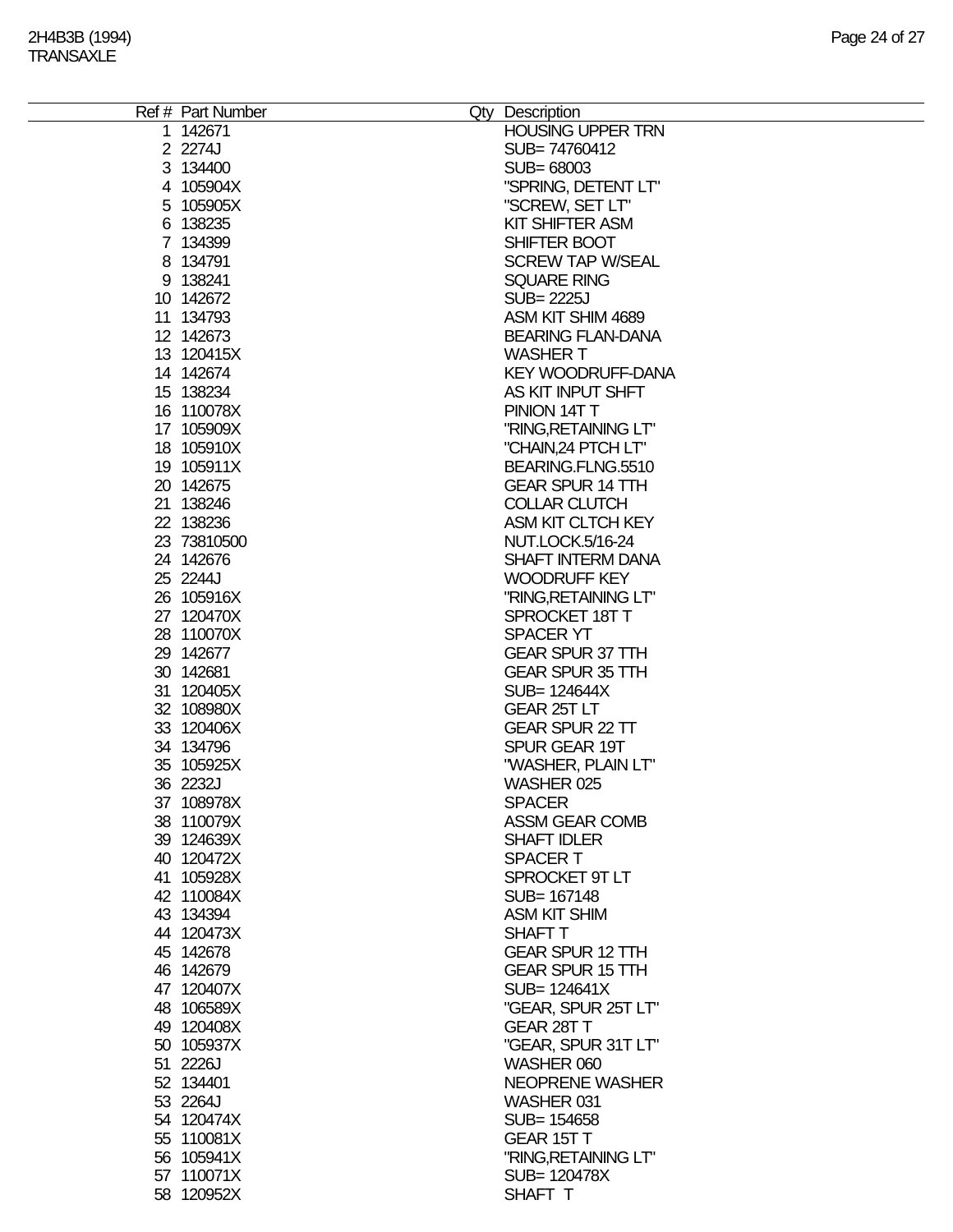| Ref # Part Number |                          |
|-------------------|--------------------------|
| Qty               | Description              |
| 59 110082X        | <b>GEAR 1ST T</b>        |
| 60 120475X        | SUB= 154659              |
| 61 142680         | <b>HOUSING LOWER TNS</b> |
| 62 120961X        | PUCK T                   |
| 63 7294J          | <b>BRAKE DISC. T</b>     |
| 64 108989X        | <b>SPACER LT</b>         |
| 65 120953X        | SUB= 918120953X          |
| 66 120954X        | PIN T                    |
| 67 134799         | <b>TAP SCREW</b>         |
| 68 138244         | SUB= 108992X             |
| 69 108996X        | <b>WASHER LT</b>         |
| 70 120956X        | <b>NLA</b>               |
| 71 106596X        | "SCREW, TAPPING LT"      |
| 72 120951X        | PUCK T                   |
| 73 120416X        | SUB= 126976X             |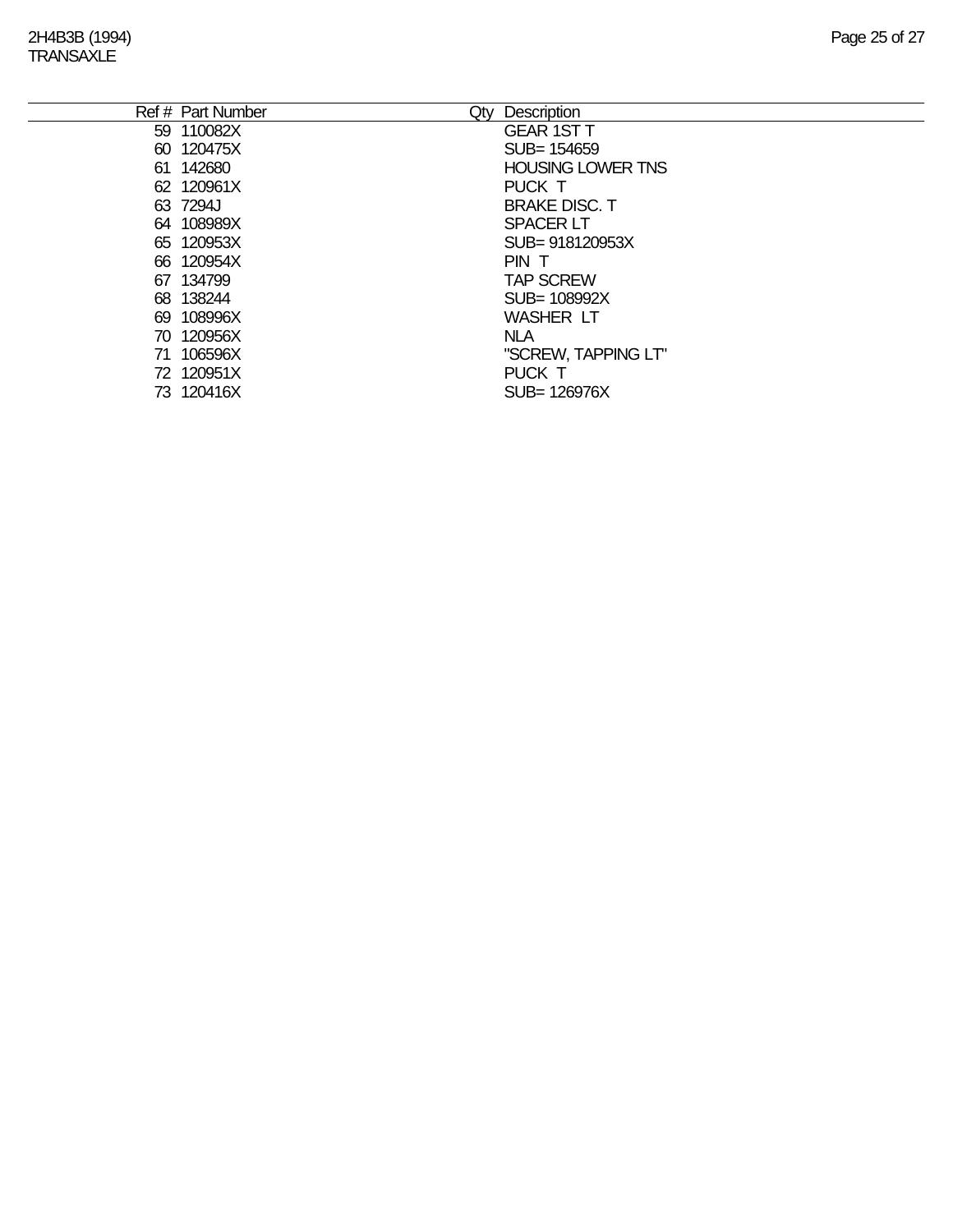# **WHEELS & TIRES**